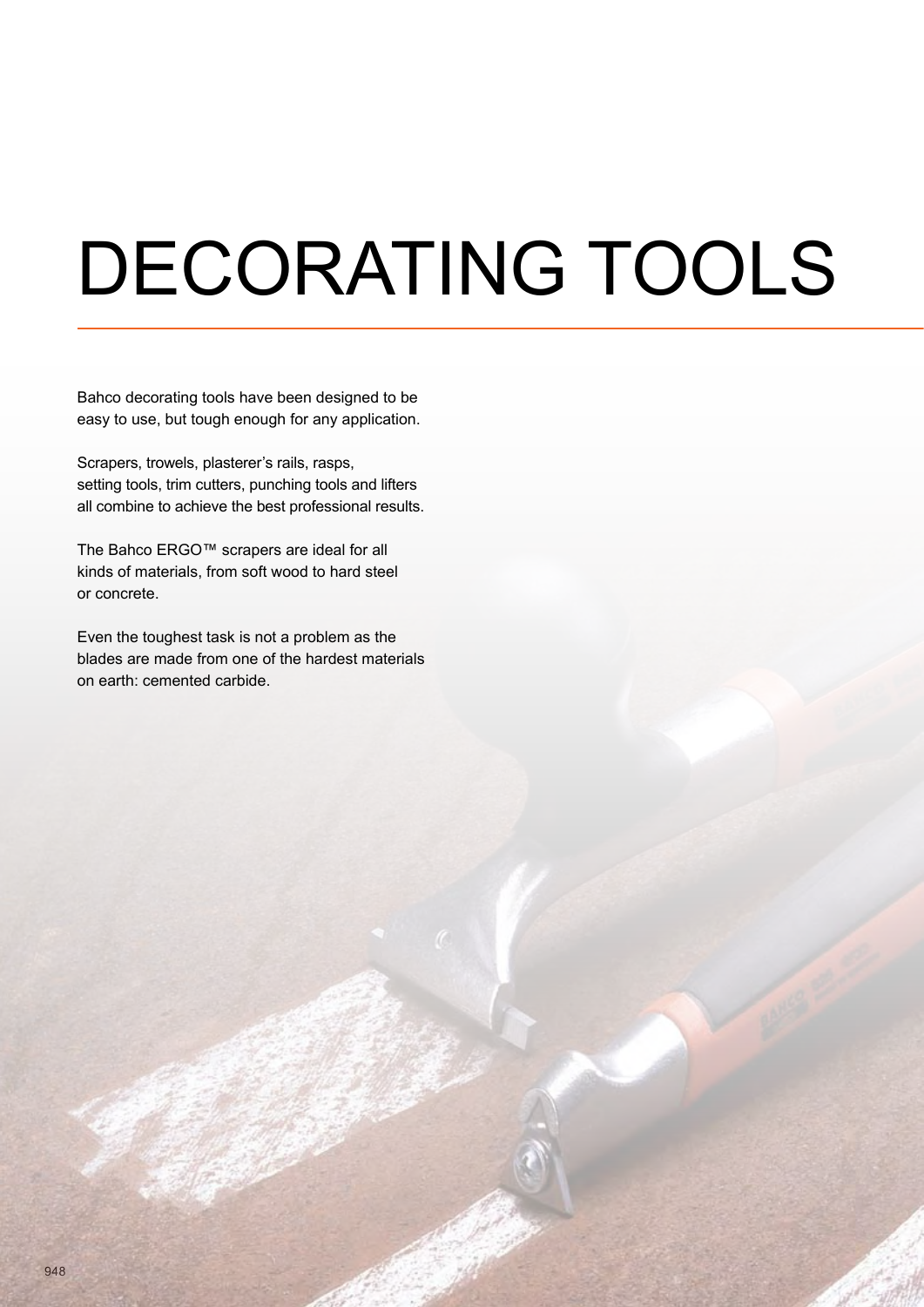## **Chapter Index**

| 952-955 | <b>SCRAPERS</b>         |
|---------|-------------------------|
| 955     | <b>CABINET SCRAPERS</b> |
| 956     | <b>RASPS</b>            |
| 956-964 | DRYWALL TOOLS           |
| 965-968 | MASONRY TROWFLS         |
| 969     | PI ASTERER'S RAILS      |
| 970     | SETTING TOOLS           |
| 970     | <b>TRIM CUTTERS</b>     |
| 971     | PUNCHING TOOLS          |

 $\odot$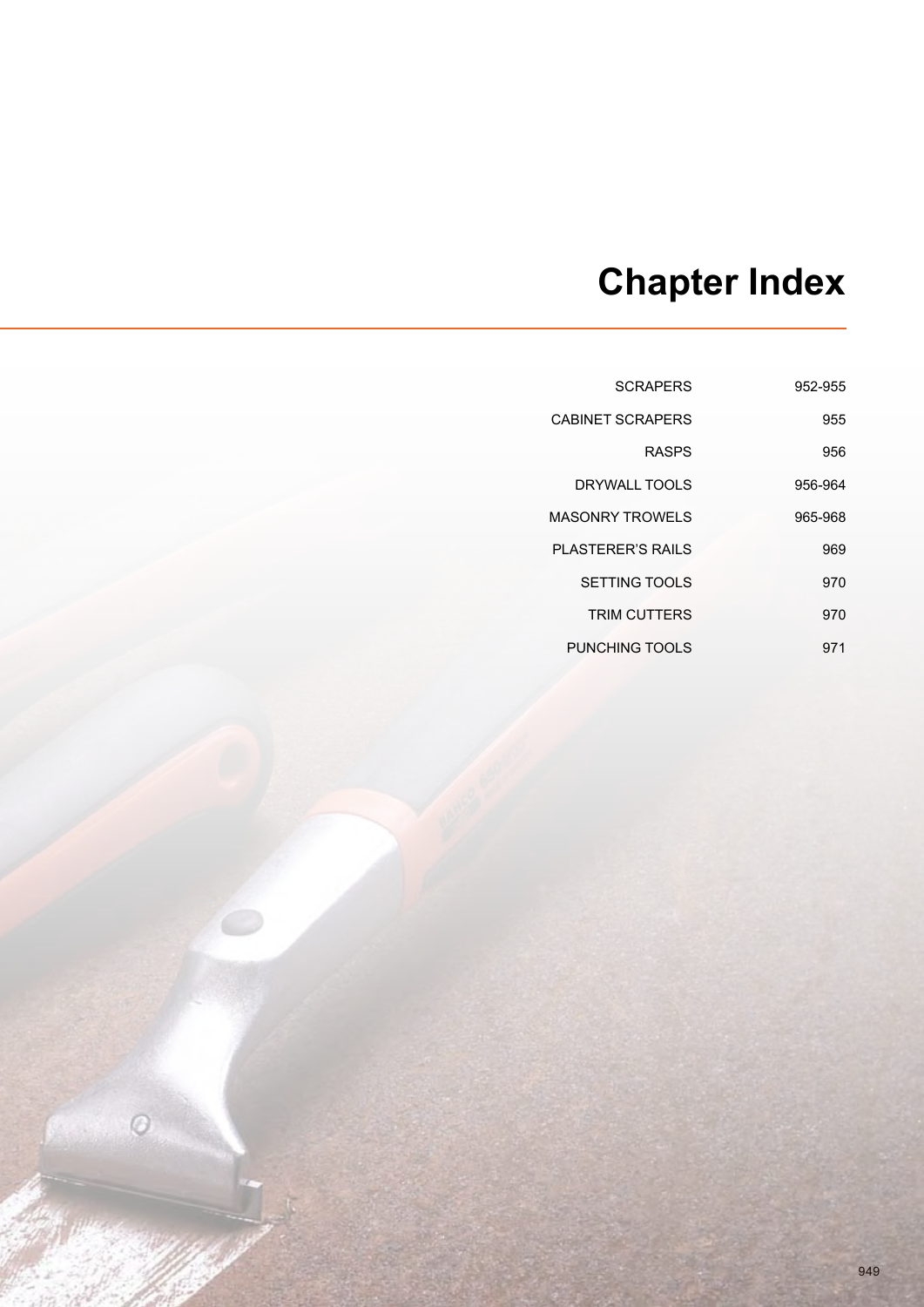## **SCRAPERS**





Easily exchangeable blades. Both 50 mm and 65 mm blades can be used.



Convex shape reduces the risk of scratching the surface.





The triangular blade has a convex shape which reduces the risk of scratching the surface.



The triangular blade is easily turnable to give three edges.



The slim front end allows the scraper to be used in narrow spaces.





**BAHCO 665** with a two-handed grip for heavy duty scraping. The ergonomic two-handed grip has ample space for all your fingers and provides excellent working comfort regardless of how the scraper is turned during use.



**BAHCO 650** for universal use.





**Bahco 625** with a precision handle and a thumb grip, this scraper is very easy and comfortable to use for detailed and demanding tasks. Bahco 625 comes with a practical holster, so it is always to hand.



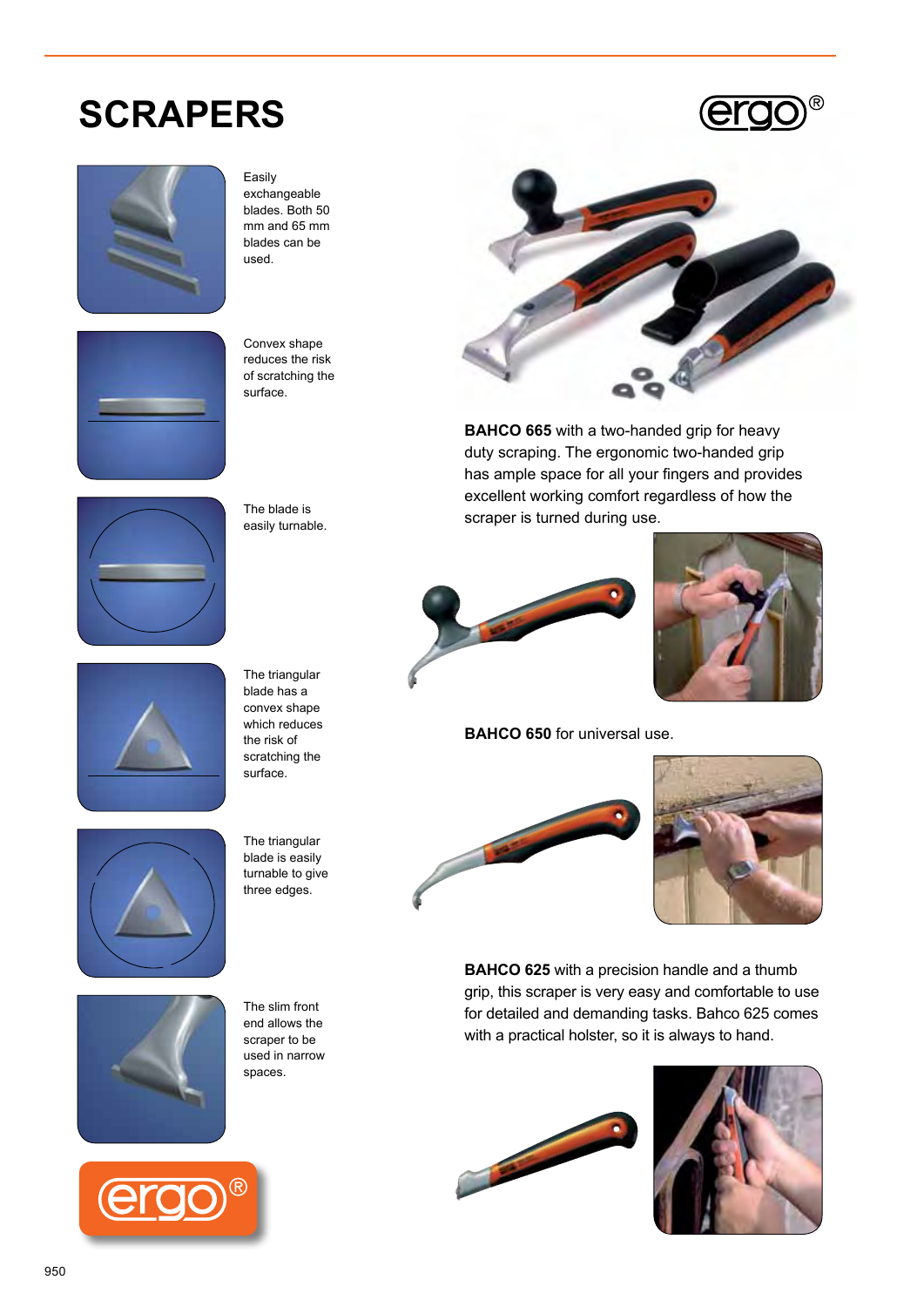Cemented carbide is one of the hardest and most wear resistant materials on earth, topped only by diamond and ceramic. Cemented carbide is 2.5 times harder than hardened steel and much more resistant to wear. Bahco cemented carbide blades last at least 50 times longer than conventional steel blades.

Cemented carbide blades work beautifully on simple jobs such as scraping paint off a wood surface, but the hard cemented carbide blades can also easily handle the tougher jobs where steel scraper would not be effective, like scraping rust off fence posts.

Cemented carbide blades do not need to be sharpened.







The wave-shaped blade with its patented design is capable of scraping up to 10 times more paint than a conventional blade and is therefore ideal for jobs like scraping thick layers of paint. This blade will also keep its sharpness up to 50 times longer than a conventional blade and can be used effectively on wood, metal and concrete surfaces. To be used with scrapers 650 and 665.





449





625-ROUND





625-PEAR





625-DROP



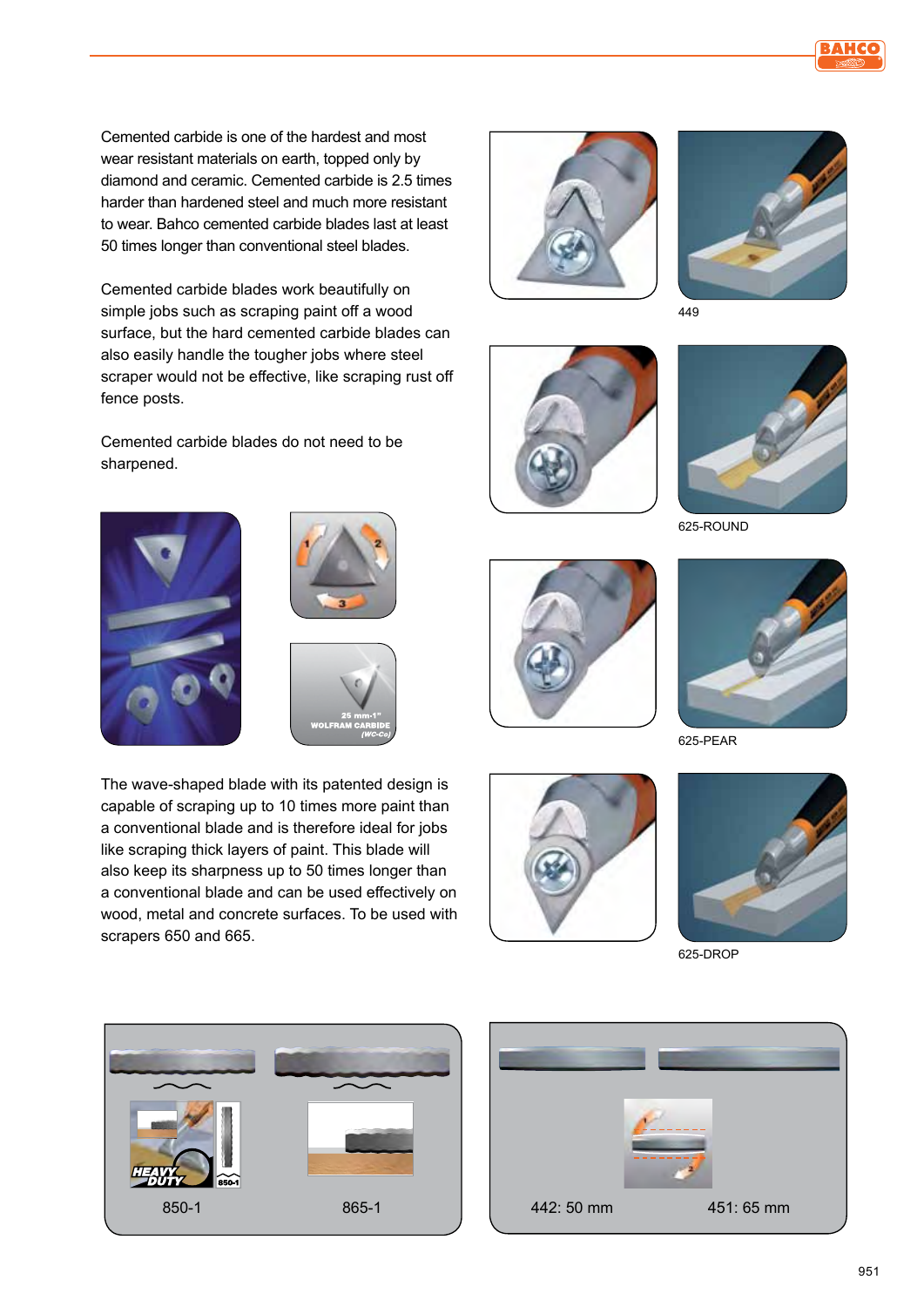

**625**

**ergo®** 

#### **SCRAPERS**

- Paint scraper developed according to the scientific ERGO™ process
	- Specially designed for precision work such as scraping windows, moulding and narrow corners
	- Carbide blades suitable for scraping paint, glue, varnish and rust off wood, metal, concrete etc.
	- 2-component handle for better grip and comfort
	- Can be fitted with profile blades 625-ROUND, 625-DROP and 625-PEAR
	- Fitted with triangular 449 blade with holster
	- Designed for convenient storage in a pocket or on a belt
	- Narrow front with precision thumb grip

|     |         | ◡  | g  |
|-----|---------|----|----|
| 625 | 8221614 | 25 | 07 |

#### **650**



#### **SCRAPERS**

- Paint scraper developed according to the scientific ERGO™ process
- Developed and designed for universal use
- Carbide blades suitable for scraping paint, glue, varnish and rust off wood, metal, concrete etc
- 2-component handle for better grip and comfort
- Fitted with 442 blade
- Slim scraper head for better access in confined spaces

|     | 731151  | mm | g   |
|-----|---------|----|-----|
| 650 | 8221501 | 50 | 158 |

#### **665**

#### **SCRAPERS**

**ergo**®



- Paint scraper developed according to the scientific ERGO™ process
- Heavy duty scraper
- The two hand grip makes it a powerful choice for scraping large areas
- Carbide blades suitable for scraping paint, glue, varnish and rust off wood metal concrete etc.
- 2-component handle for better grip and comfort
- Fitted with 451 blade
- Slim scraper head for better access in confined spaces

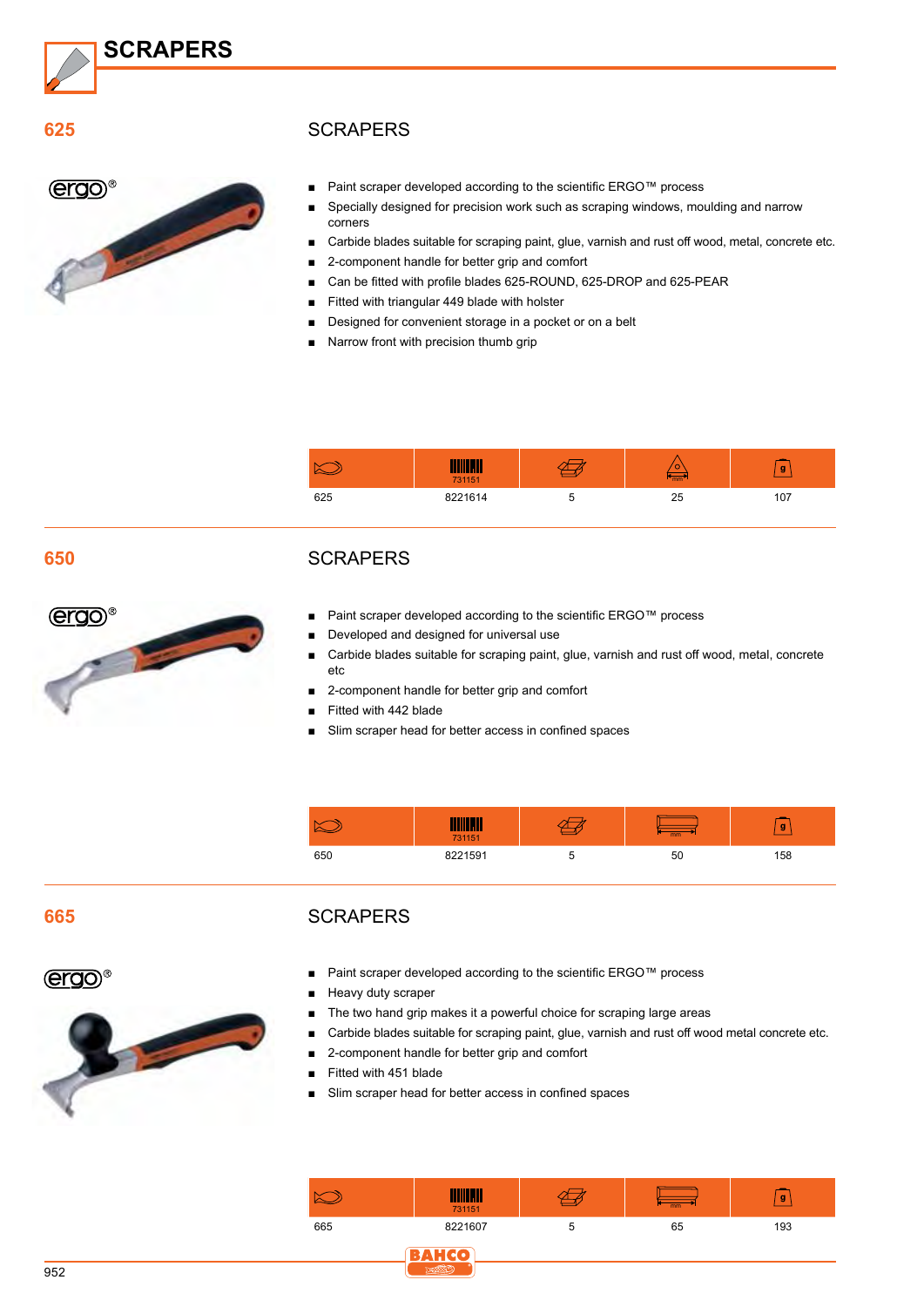**SCRAPERS**

#### **850 / 865**

#### SCRAPER BLADES

- For scraping on wood, metal and concrete
- Paint scraper blade with patented wave shaped edges
- With this edge design the scraper can remove up to 10 x more paint, compared to a straight blade
- Perfect for rough removal
- The cemented-carbide blade stays sharp and productive up to 50 x longer than a conventional steel blade
- The blades are double edged and fit the scapers 650 and 665

|       | 731151  |    | mm | g |
|-------|---------|----|----|---|
| 850-1 | 8292737 | 10 | 50 |   |
| 865-1 | 8292744 | 10 | 65 | ö |

#### **449/442/451**



Scraper blades

- For scraping on wood, metal and concrete
- The cemented-carbide blade stays sharp and productive up to 50 x longer than a conventional steel blade
- The blades are precision-ground to a slightly convex shape that prevents the blade corners from scratching the work surface
- 442: double edged 50 mm for scrapers 650 and 440
- 451: double edged 65 mm for scrapers 665 and 450
- 449: triangular 25 mm for scrapers 625 and 448

|     | 731151  |    | $\overline{mm}$ | g  |
|-----|---------|----|-----------------|----|
| 449 | 8005337 | 10 | 25              | 6  |
| 442 | 8002848 | 10 | 50              | 6  |
| 451 | 8014506 | 10 | 65              | 10 |

**625-**



#### SCRAPER BLADES

- For scraping on windows, frames and mouldings with different inverted radii
- Made of cemented carbide with superior sharpness, for scraping on wood, metal or concrete
- Can be turned 360° in the handle to find different radii or sharp points
- Outer diameter on round section is 17mm/2/3"

**BAHC** 

Profile blades for scraper 625

|           | 731151  |    | g |
|-----------|---------|----|---|
| 625-DROP  | 8221638 | 10 |   |
| 625-PEAR  | 8221621 | 10 |   |
| 625-ROUND | 8221645 | 10 |   |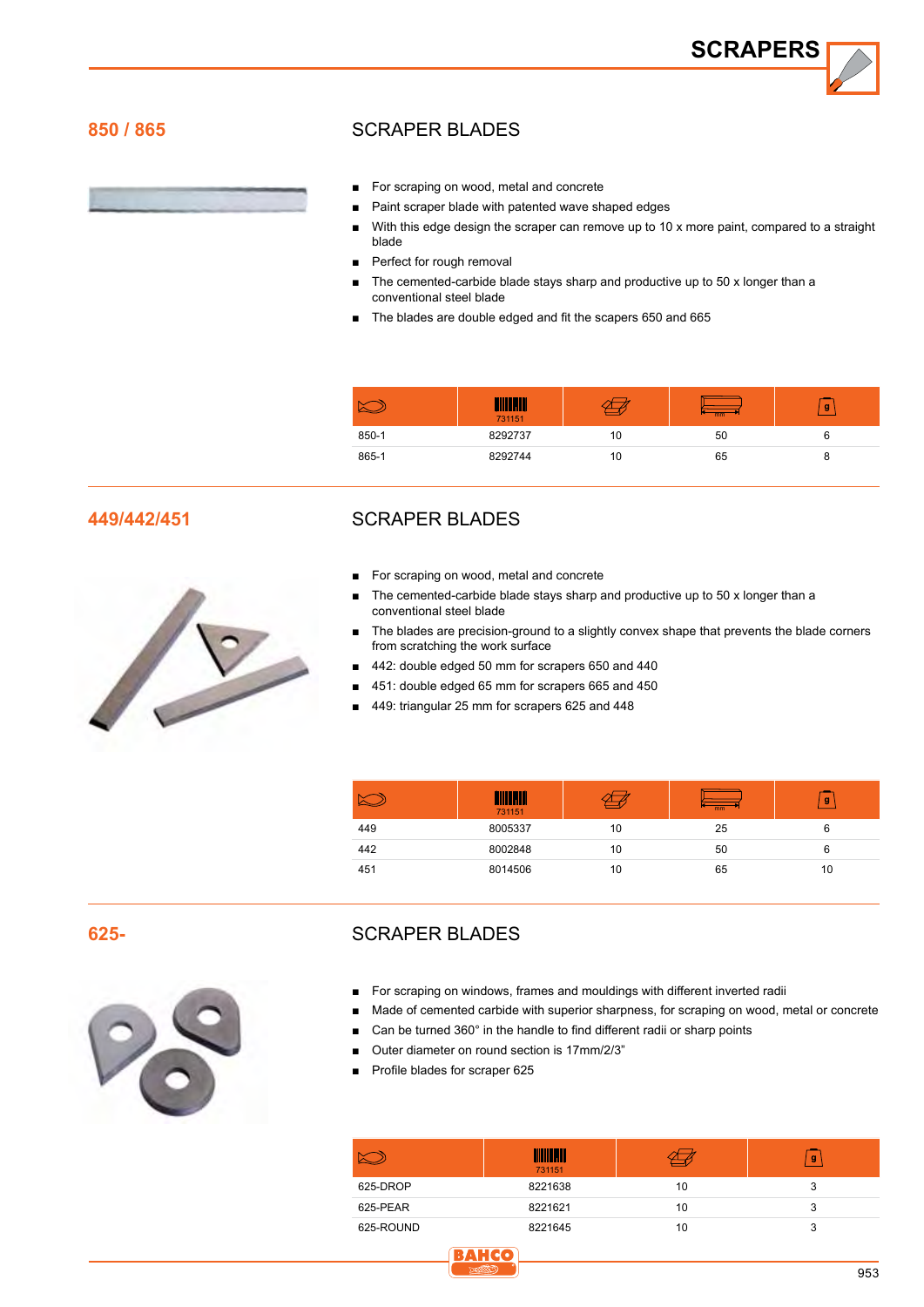

#### **SCRAPER-SET2**



#### Scraper set

- Paint scraper developed according to the scientific ERGO™ process
- Specially designed for precision work such as scraping windows, moulding and narrow corners
- Carbide blades suitable for scraping paint, glue, varnish and rust off wood, metal, concrete etc.
- 2-component handle for better grip and comfort
- Including the profile blades 625-ROUND, 625-DROP and 625-PEAR
- The 625, with its thin front and precision thumb grip, comes with 449 blade with holster
- The 650 comes with a 442 blade



**2488**



#### KNIFE

- Ideal for many automotive/industrial applications like cutting textiles, fascia, headliner, carpet, rubber, plastics and cardboard
- 2-component handle for better grip
- Full length stainless steel blade for long lasting use
- Hook knife with 2-component handle for better grip
- Re-sharpen periodically with water stone. Easy to clean and resistant to most solvents

|      | <b>THEFT 231151</b> |            | mm  | g  |
|------|---------------------|------------|-----|----|
| 2488 | 76072               | . <u>.</u> | 90، | 80 |

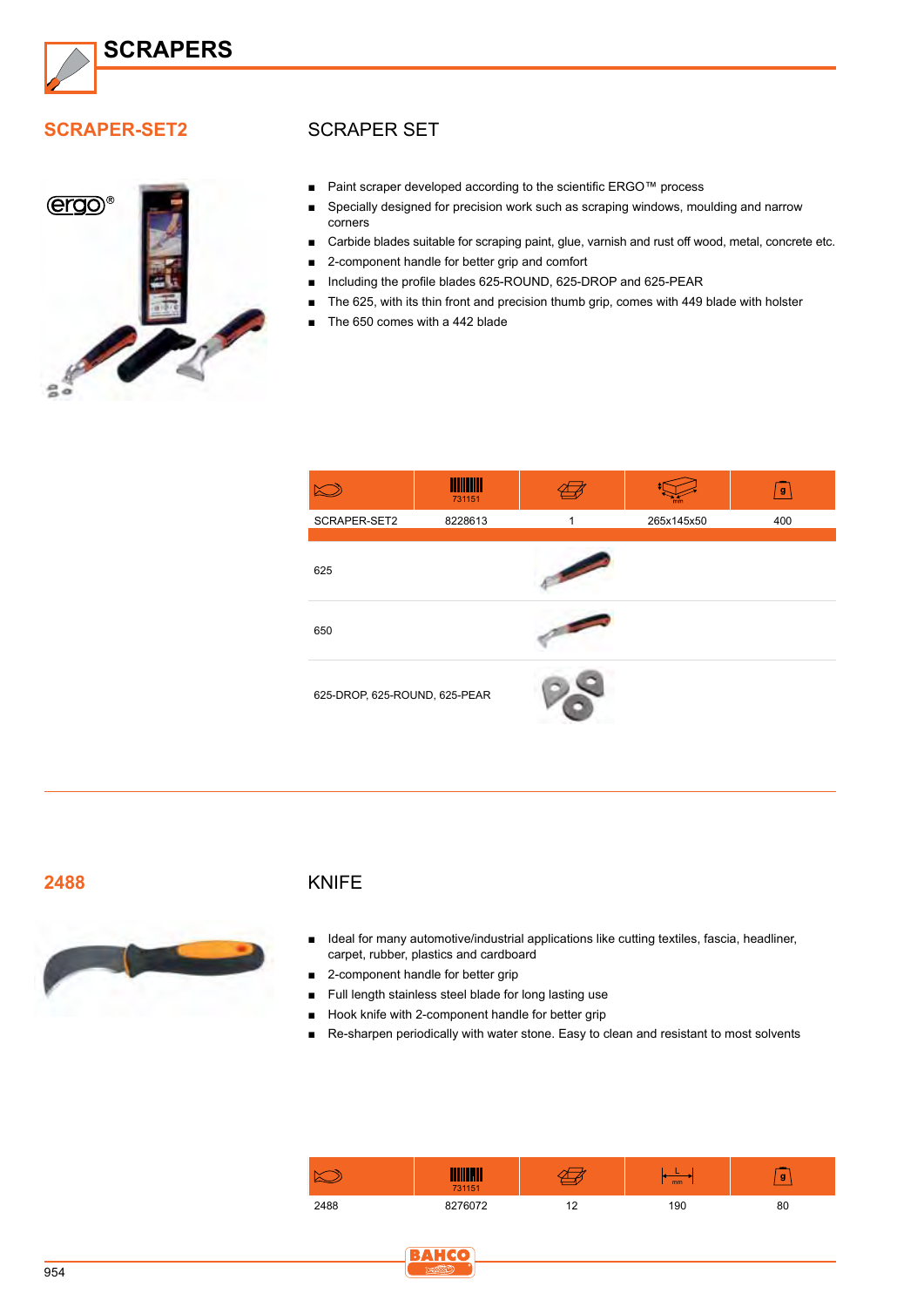**SCRAPERS**

#### **2489**



#### Other scrapers

- For the application and smoothing of adhesives, putties and body dent fillers
- 2-component handle for better grip
- Putty knife with hardened stainless steel blade that extends through the handle

|      | 731151  |                     | mm | mm  | g   |
|------|---------|---------------------|----|-----|-----|
| 2489 | 8276065 | 12<br>$\sim$<br>. – | -  | 235 | 160 |

#### **2491**



#### Other scrapers

- Ideal for many automotive and industrial applications like cutting textiles, fascia, headliner, carpet, rubber, plastics and cardboard
- 2-component handle for better grip
- Single edge blade knife
- Easy to clean and resistant to most solvents
- Full length stainless steel blade for long lasting use
- Re-sharpen periodically with water stone

|      | <b>STEP</b><br>731151 |     | <sub>mm</sub>   | g  |
|------|-----------------------|-----|-----------------|----|
| 2491 | 8276096               | $-$ | 21f<br><u>.</u> | 60 |



#### **474**



#### Cabinet scraper

- Cabinet scraper for carpentry work such as smoothing wood surfaces and removing old paint
- Blade of cold-rolled, hardened and tempered chrome-nickel steel
- White plastic edge protector

|              | HIIII HII<br>731151 |    | mm       | $\mathbf{g}$ |
|--------------|---------------------|----|----------|--------------|
| 474-125-0.60 | 8029050             | 10 | 125x0.60 | 55           |
| 474-125-0.80 | 8029869             | 10 | 125x0.80 | 70           |
| 474-150-0.60 | 8029876             | 10 | 150x0.60 | 70           |
| 474-150-0.80 | 8029883             | 10 | 150x0.80 | 80           |

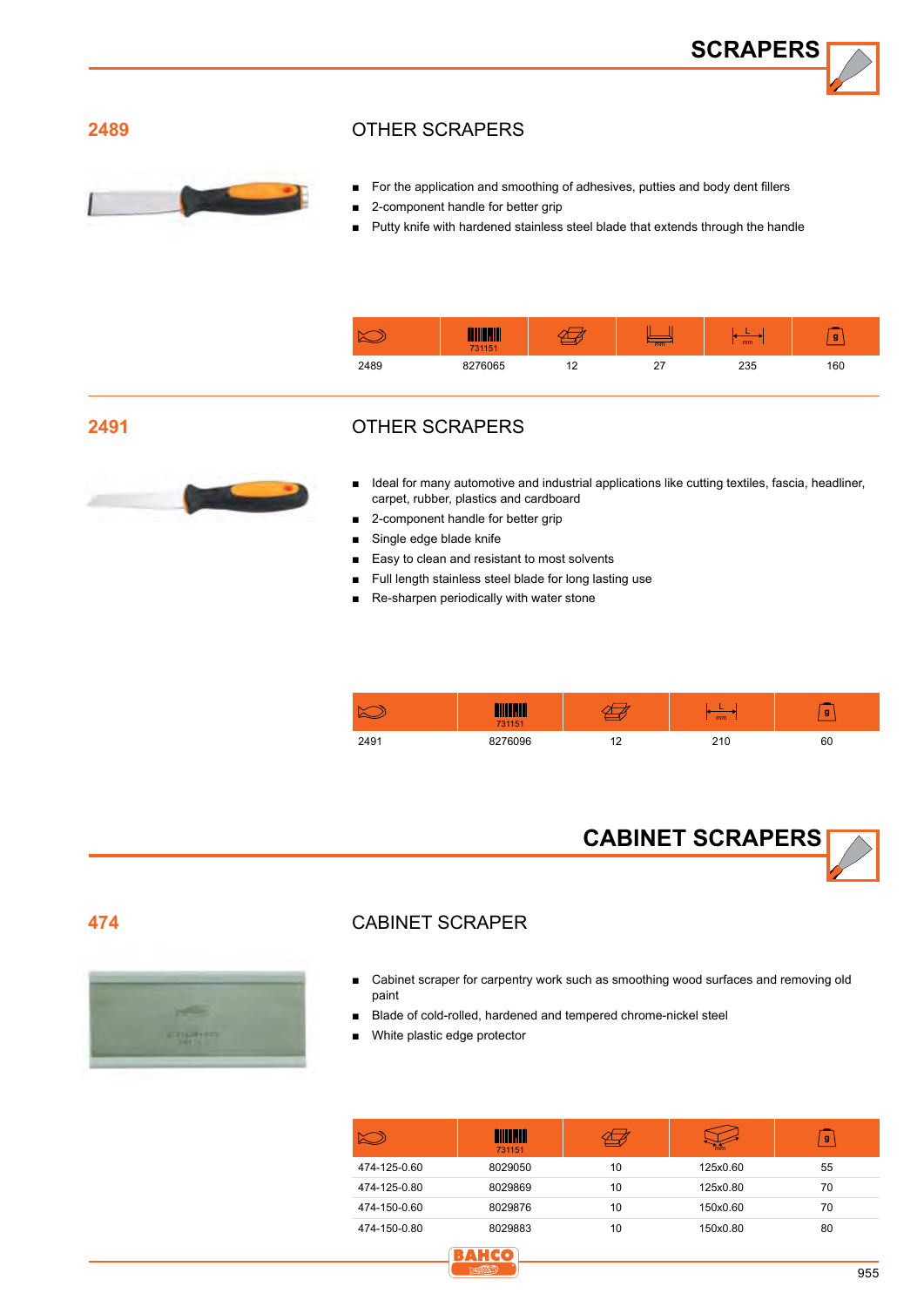

#### **250600010**





#### **RASPS**

- Dry wall plane for plasterboard edge preperation
- 250600010 spare blade

|           | <u> IIII MII</u><br>841334 | mm    | g   |
|-----------|----------------------------|-------|-----|
| 250602550 | 5130301                    | 0.255 | 345 |
| 250600010 | 5130318                    | 0.255 | 40  |

#### **250703000**



### **RASPS**

■ Plasterboard edge chamfer plane

|              | . .<br>841334 | mm  | g   |
|--------------|---------------|-----|-----|
| 70300<br>つらへ | 5129008       | ∪.∪ | '40 |



**2155**



#### Paint scrapers

- Wooden handle
- Flexible carbon steel blade

|           | <b>THE SEA</b><br>841334 |    | $\overline{A}$<br>mm | B<br>mm | g  |
|-----------|--------------------------|----|----------------------|---------|----|
| 215500400 | 5122627                  | 10 | 40                   | 210     | 65 |
| 215500500 | 5122641                  | 10 | 50                   | 215     | 75 |
| 215500600 | 5122665                  | 10 | 60                   | 220     | 76 |
| 215500700 | 5122689                  | 10 | 70                   | 230     | 87 |
| 215500800 | 5122702                  | 10 | 80                   | 235     | 90 |
| 215501000 | 5122726                  | 10 | 100                  | 245     | 95 |
|           | ------                   |    |                      |         |    |

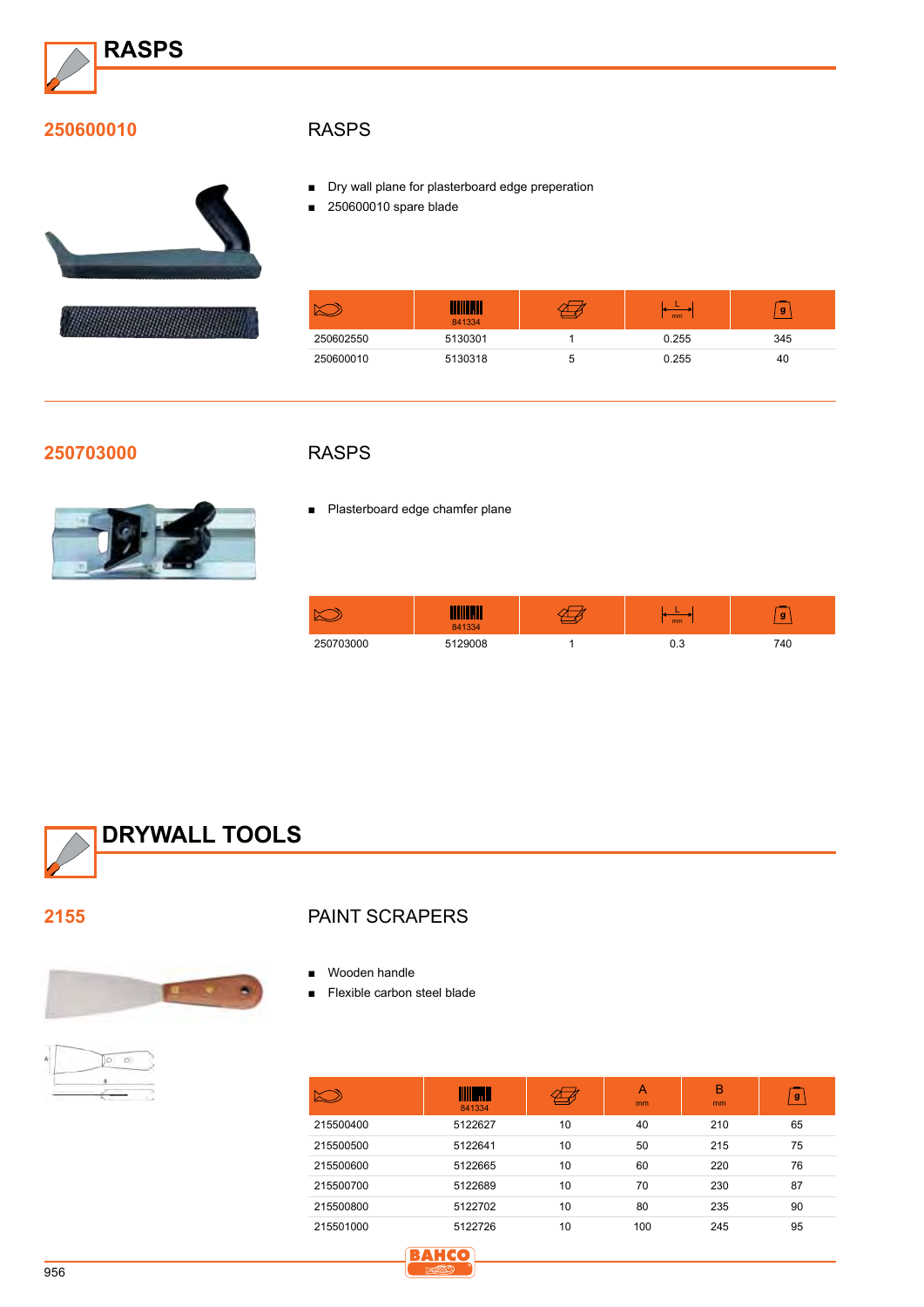#### **2156**



## )a b

#### Paint scrapers

- Wooden handle
- ■■ Flexible stainless steel blade

|           | <b>TITLE III</b><br>841334 |    | A<br>mm | B<br>mm | g   |
|-----------|----------------------------|----|---------|---------|-----|
| 215600400 | 5122740                    | 10 | 40      | 210     | 70  |
| 215600600 | 5122764                    | 10 | 60      | 220     | 80  |
| 215600800 | 5122788                    | 10 | 80      | 235     | 100 |
| 215601000 | 5122801                    | 10 | 100     | 245     | 110 |

#### **2165**



#### Paint scrapers

- Plastic handle scraper
- **Rigid blade**

|           | <b>TITLE III</b><br>841334 |    | А<br>m <sub>m</sub> | B<br>mm | g   |
|-----------|----------------------------|----|---------------------|---------|-----|
| 216500300 | 5407274                    | 10 | 30                  | 185     | 85  |
| 216500500 | 5407281                    | 10 | 50                  | 185     | 90  |
| 216500750 | 5407298                    | 10 | 75                  | 205     | 110 |
| 216501000 | 5407304                    | 10 | 100                 | 205     | 125 |

#### **216**





#### Paint scrapers

- Plastic handle scraper
- Flexible carbon steel blade

| ╳┈        | <b>THULL</b><br>841334 |    | A<br>mm | в<br>mm | g   |
|-----------|------------------------|----|---------|---------|-----|
| 216000300 | 5403658                | 10 | 30      | 220     | 50  |
| 216000400 | 5403665                | 10 | 40      | 220     | 60  |
| 216000500 | 5403672                | 10 | 50      | 220     | 65  |
| 216000600 | 5403689                | 10 | 60      | 220     | 70  |
| 216000700 | 5403696                | 10 | 70      | 220     | 75  |
| 216000800 | 5403702                | 10 | 80      | 220     | 80  |
| 216000900 | 5403719                | 10 | 90      | 220     | 85  |
| 216001000 | 5403726                | 10 | 100     | 220     | 90  |
| 216001200 | 5403740                | 10 | 120     | 220     | 100 |

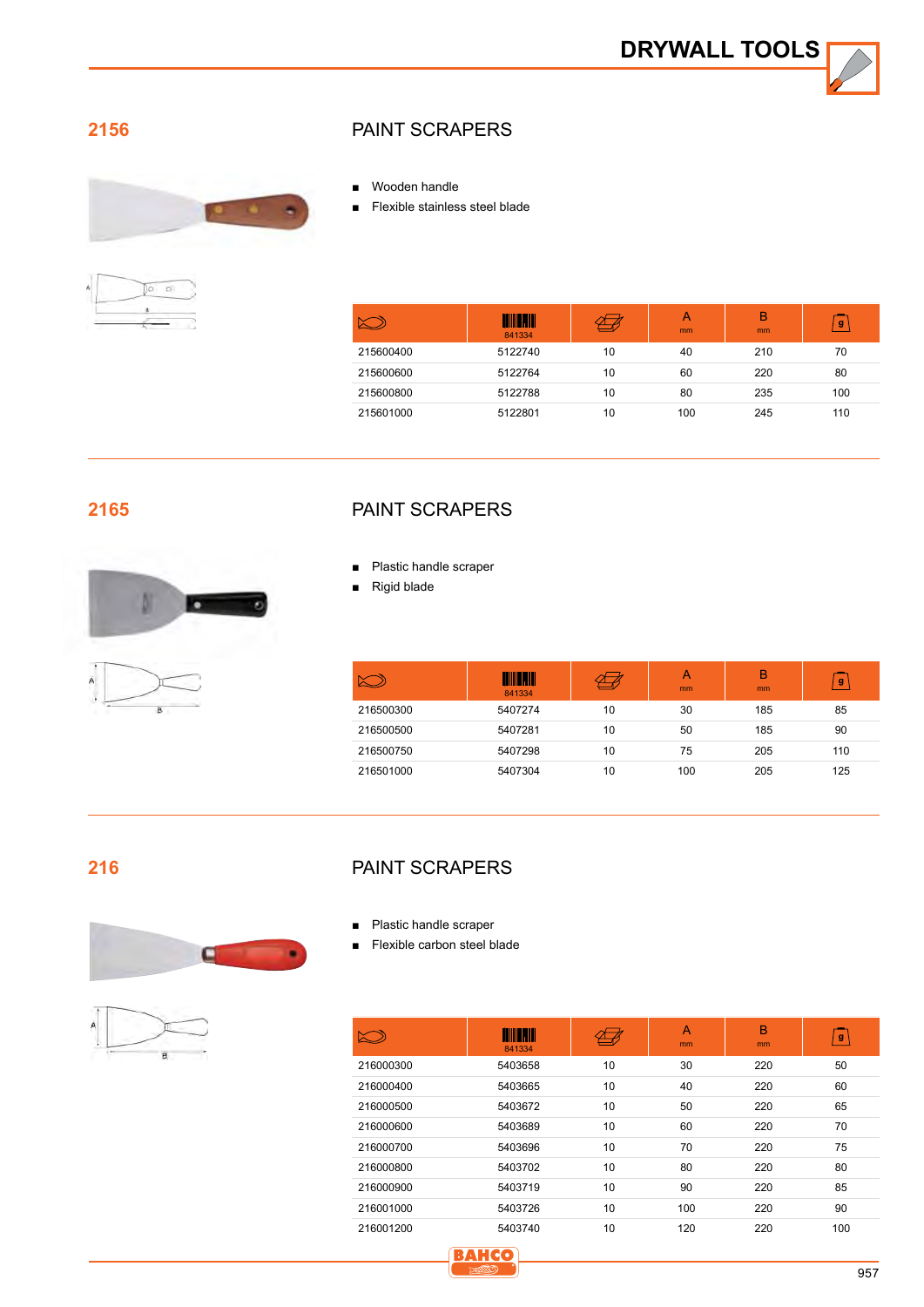

**2150**





#### Paint scrapers

■ 2-component handle

■ Flexible carbon steel blade

|           | <u> IIIII Maill</u><br>841334 |    | A<br>mm | B<br>mm | $\mathbf{g}$ |
|-----------|-------------------------------|----|---------|---------|--------------|
| 215000030 | 5131971                       | 10 | 30      | 220     | 60           |
| 215000040 | 5131988                       | 10 | 40      | 220     | 60           |
| 215000050 | 5131995                       | 10 | 50      | 220     | 65           |
| 215000060 | 3557944                       | 10 | 60      | 220     | 65           |
| 215000070 | 5132008                       | 10 | 70      | 220     | 70           |
| 215000080 | 5132015                       | 10 | 80      | 220     | 70           |
| 215000090 | 5132022                       | 10 | 90      | 220     | 80           |
| 215000100 | 5132039                       | 10 | 100     | 220     | 80           |
| 215000120 | 5132046                       | 10 | 120     | 220     | 85           |

**2161**





#### Paint scrapers

- 2-component handle
- ■■ Flexible stainless steel blade

|           | <b>TIITIKA III</b><br>841334 |    | A<br>mm | B<br>mm | $\mathbf{g}$ |
|-----------|------------------------------|----|---------|---------|--------------|
| 216100040 | 5132053                      | 10 | 40      | 220     | 70           |
| 216100060 | 5132091                      | 10 | 60      | 220     | 77           |
| 216100080 | 5132060                      | 10 | 80      | 220     | 91           |
| 216100100 | 5132077                      | 10 | 100     | 220     | 94           |
| 216100120 | 5132084                      | 10 | 120     | 220     | 99           |

**219**





#### Filling scrapers

- Wooden handle
- Tempered steel blade

|           | <b>TENTIFANI</b><br>841334 |   | Α<br><sub>mm</sub> | B<br>mm | g   |
|-----------|----------------------------|---|--------------------|---------|-----|
| 219001000 | 5029865                    | 5 | 100                | 235     | 125 |
| 219001200 | 5029872                    | 5 | 120                | 235     | 156 |
| 219001400 | 5029889                    | 5 | 140                | 235     | 208 |
| 219001600 | 5029896                    | 5 | 160                | 235     | 208 |
| 219002000 | 5029902                    | 5 | 200                | 235     | 210 |

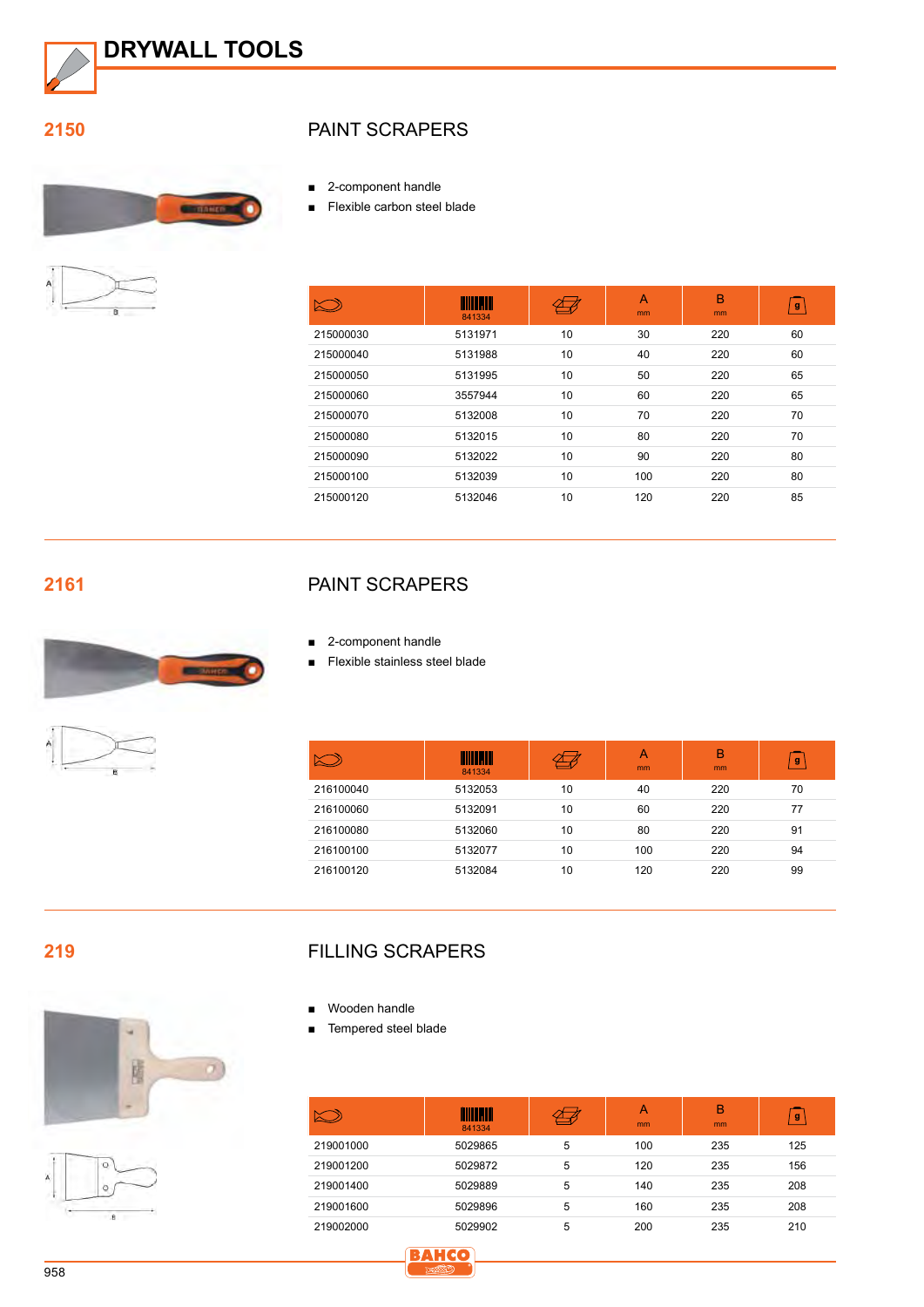#### **2192**



B

#### Filling scrapers

- Wooden handle
- Stainless steel blade

|           | <b>TIILLE</b><br>841334 |   | A<br>mm | в<br>m <sub>m</sub> | g   |
|-----------|-------------------------|---|---------|---------------------|-----|
| 219201000 | 5029667                 | 5 | 100     | 235                 | 134 |
| 219201200 | 5029674                 | 5 | 120     | 235                 | 152 |
| 219201400 | 5029681                 | 5 | 140     | 235                 | 176 |
| 219201600 | 5029698                 | 5 | 160     | 235                 | 200 |
| 219202000 | 5029704                 | 5 | 200     | 235                 | 250 |

#### **2193**





### Filling scrapers

- Wooden handle
- Stainless steel sheet blade

|           | .III<br>841334 | mm  | g   |
|-----------|----------------|-----|-----|
| 219302500 | 5129466        | 250 | 240 |
| 219303000 | 5129473        | 300 | 270 |
| 219303500 | 5129480        | 350 | 305 |

#### **2212**





#### Glue comb scrapers

- Wooden handle
- Triangular toothing

|           | 841334  |   | А<br><sub>mm</sub> | B<br><sub>mm</sub> | g   |
|-----------|---------|---|--------------------|--------------------|-----|
| 221201200 | 5029711 | 5 | 130                | 120                | 106 |
| 221202000 | 5029728 | 5 | 130                | 200                | 164 |
| 221203000 | 5029735 | b | 130                | 300                | 195 |

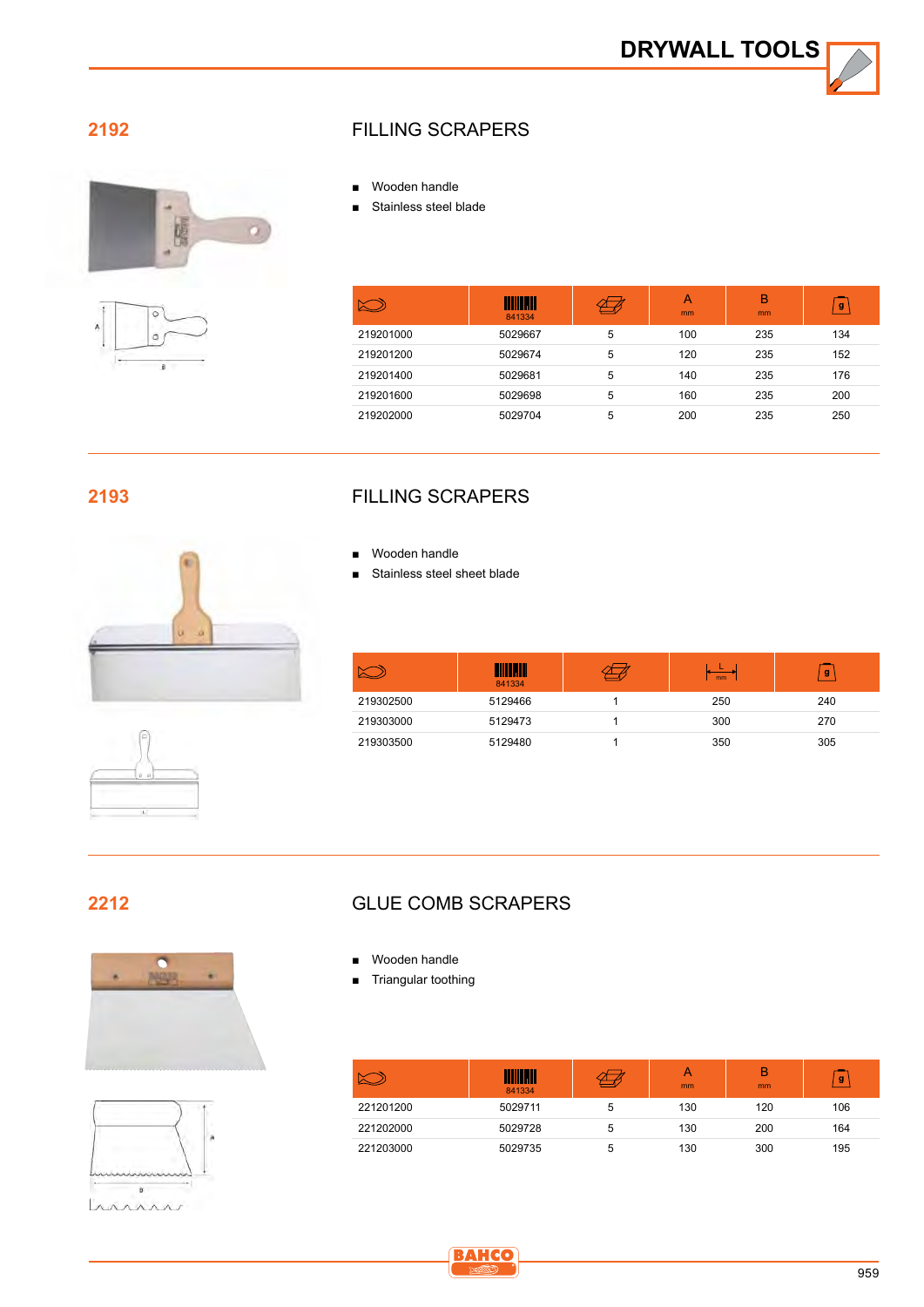

#### **2213**





#### **202**



#### Glue comb scrapers

- Wooden handle
- Square toothing

|           | M<br>841334 |   | mm  | B<br><sub>mm</sub> | g   |
|-----------|-------------|---|-----|--------------------|-----|
| 221301200 | 5029742     | 5 | 130 | 120                | 100 |
| 221302000 | 5029759     | 5 | 130 | 200                | 140 |
| 221303000 | 5029766     | 5 | 130 | 300                | 195 |

#### **TROWELS**

- Wooden handle
- Flat trowel

|           | 841334  | mm      | g   |
|-----------|---------|---------|-----|
| 202030180 | 5400770 | 300x180 | 425 |

**204**



#### **TROWELS**

- Wooden handle
- Rectangular shape

|           | nall II<br>W<br>841334 |   | mm      | g   |
|-----------|------------------------|---|---------|-----|
| 204030150 | 5400855                | 5 | 300x150 | 402 |
| 204030160 | 5400862                | 5 | 300x160 | 436 |
| 204030180 | 5400879                | 5 | 300x180 | 470 |
| 204050130 | 5097970                | 6 | 500x130 | 740 |

**209**



 $-7$  5.7 50°

#### **TROWELS**

- Wooden handle
- Serrated teeth on two edges

|           | 841334  | mm      | g   |
|-----------|---------|---------|-----|
| 209027040 | 5400947 | 270x115 | 400 |

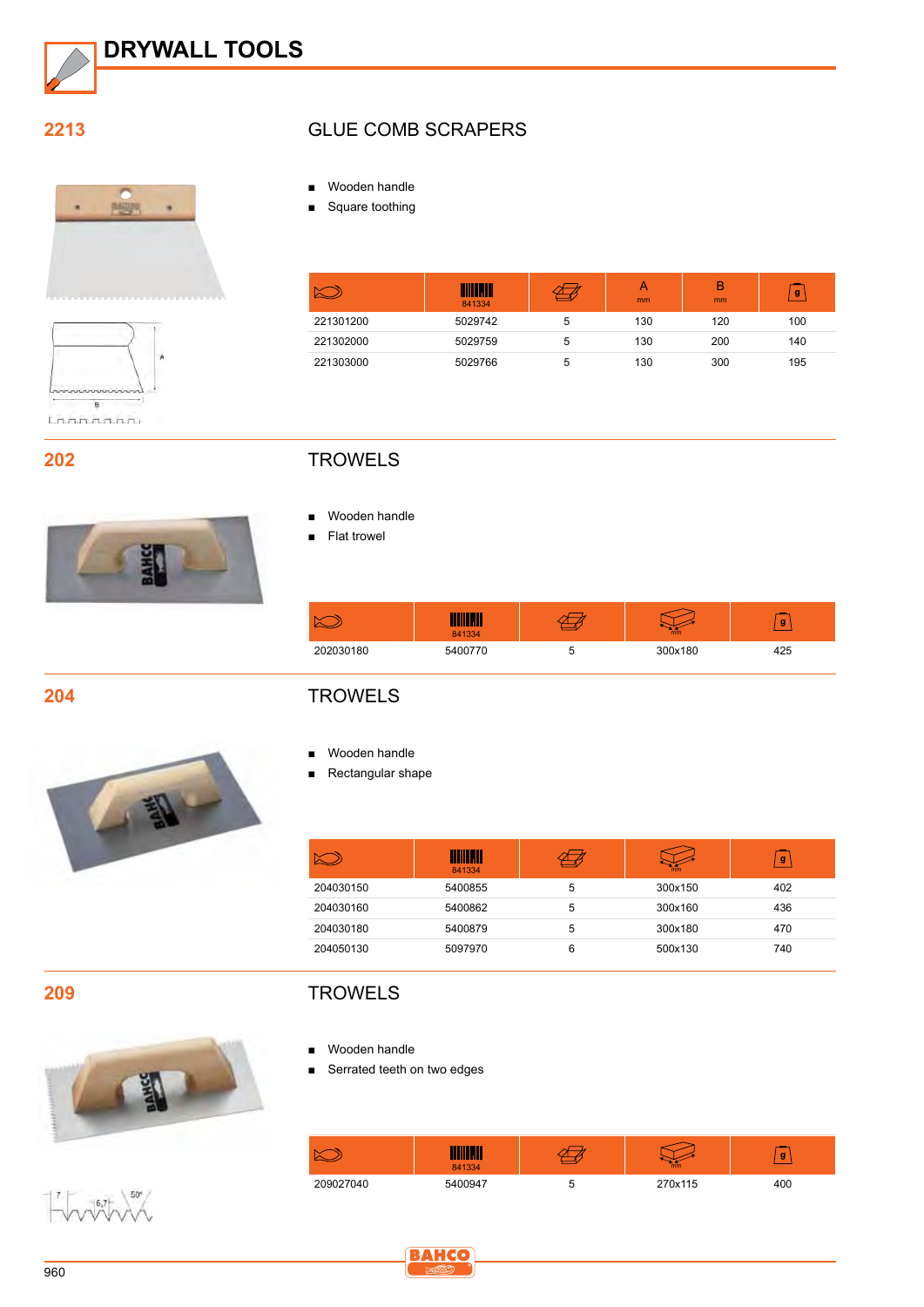

**2092**



 $\mathring{\prod}_{n=1}^{\infty}$ 

#### **TROWELS**

- Wooden handle
- Serrated teeth on two edges

|           | <b>THE REAL</b><br>841334 |   | mm      | А<br>mm | B<br>mm | g   |
|-----------|---------------------------|---|---------|---------|---------|-----|
| 209227060 | 5400961                   | 5 | 275x115 | 6       | 6       | 350 |
| 209228100 | 5099233                   | 5 | 280x130 | 10      | 10      | 440 |
| 209250100 | 5099585                   | 6 | 500x130 | 10      | 10      | 620 |

**2045**



#### **TROWELS**

- Wooden handles
- Particularly suitable for plastering

| Ñ<br>◚    | 841334  | mm      | g   |
|-----------|---------|---------|-----|
| 204530140 | 5097918 | 300x140 | 365 |
| 204550130 | 5097956 | 500x130 | 690 |

**2094**



#### **TROWELS**

- 2-component handle
- Open and welded handle
- ■■ 209428100: Inox

|           | 841334  | mm      | g   |
|-----------|---------|---------|-----|
| 209428000 | 5122450 | 280x120 | 365 |
| 209428100 | 5122474 | 280x120 | 406 |

**211**

#### **TROWELS**

- Flat plastic trowel
- Polystyrene handle

|           | $\overline{\phantom{a}}$<br>IIIIII<br>841334 |   | mm      | g   |
|-----------|----------------------------------------------|---|---------|-----|
| 211035180 | 5000147                                      | 5 | 350x180 | 416 |
| 211042210 | 5000154                                      | 5 | 420x210 | 652 |
| 211050230 | 5000161                                      | 5 | 500x230 | 796 |

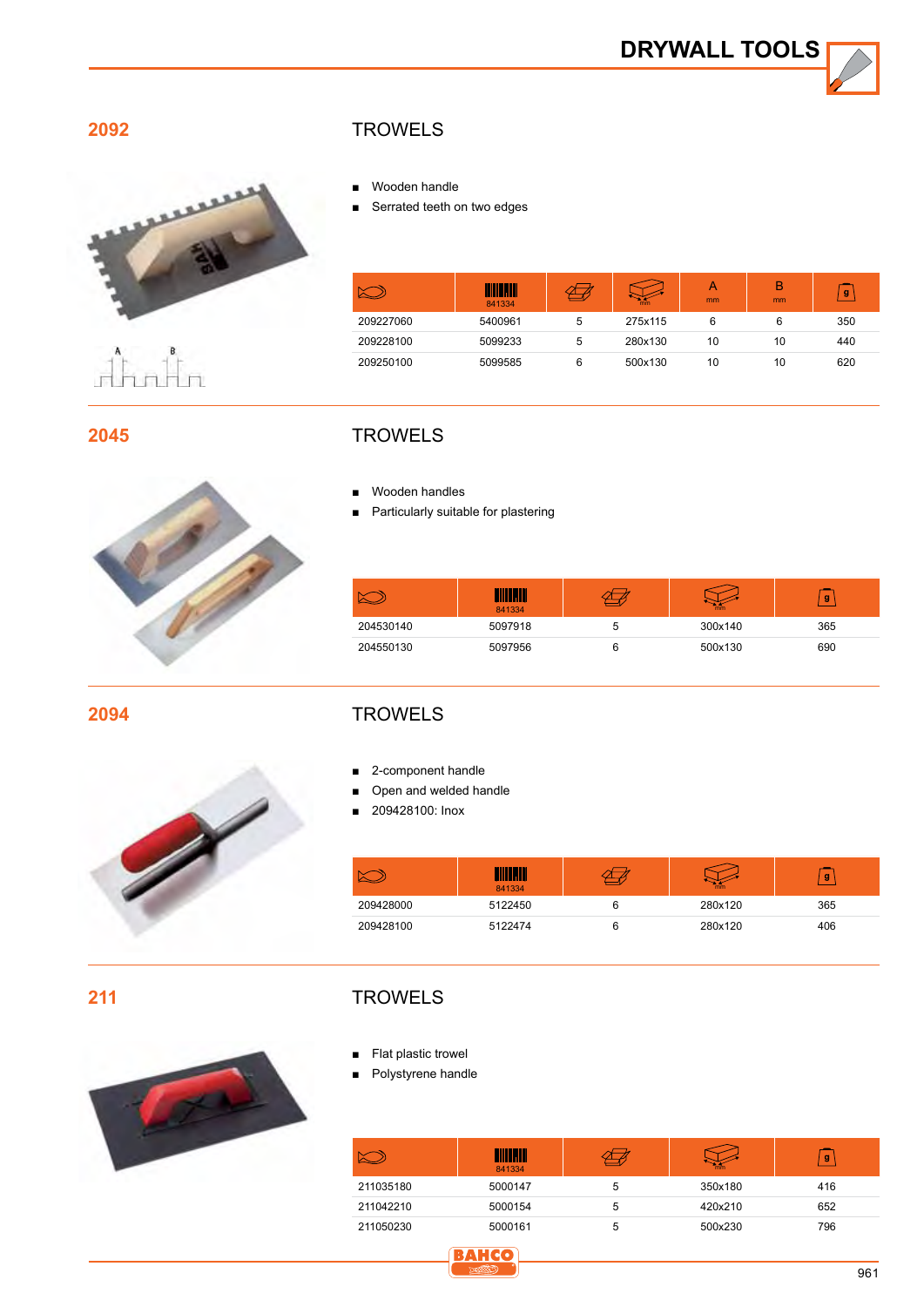

#### **2120**



#### **TROWELS**

■ Polystyrene trowel with hanging clip

|           | 11<br>841334 |   | mm      | g   |
|-----------|--------------|---|---------|-----|
| 212027180 | 5000178      | 5 | 270x180 | 270 |
| 212033220 | 5129435      |   | 330x220 | 423 |

#### **213**



#### **TROWELS**

■ Polystyrene trowel with a pointed tip

|           | <u>Alimi IV</u><br>841334 | <sub>mm</sub> | mm  | g   |
|-----------|---------------------------|---------------|-----|-----|
| 213026140 | 5000185                   | 265           | 140 | מממ |

#### **2122**



#### **TROWELS**

- **Grout trowel**
- ■■ Rubber base
- Handle is made of an anti-shock polystyrene

**TITULERIN** 

■ 10 mm thick base aids the removal of excess grout between joints

**2123**

#### **TROWELS**

 $\bigotimes$ 

- Foam base trowel
- Synthetic sponge base
- 30 mm thick base



841334 **mm** 212202500 5110266 6 250x110 346

 $\overleftrightarrow{C}$ 

 $\sqrt{g}$ 

 $\bigtriangledown$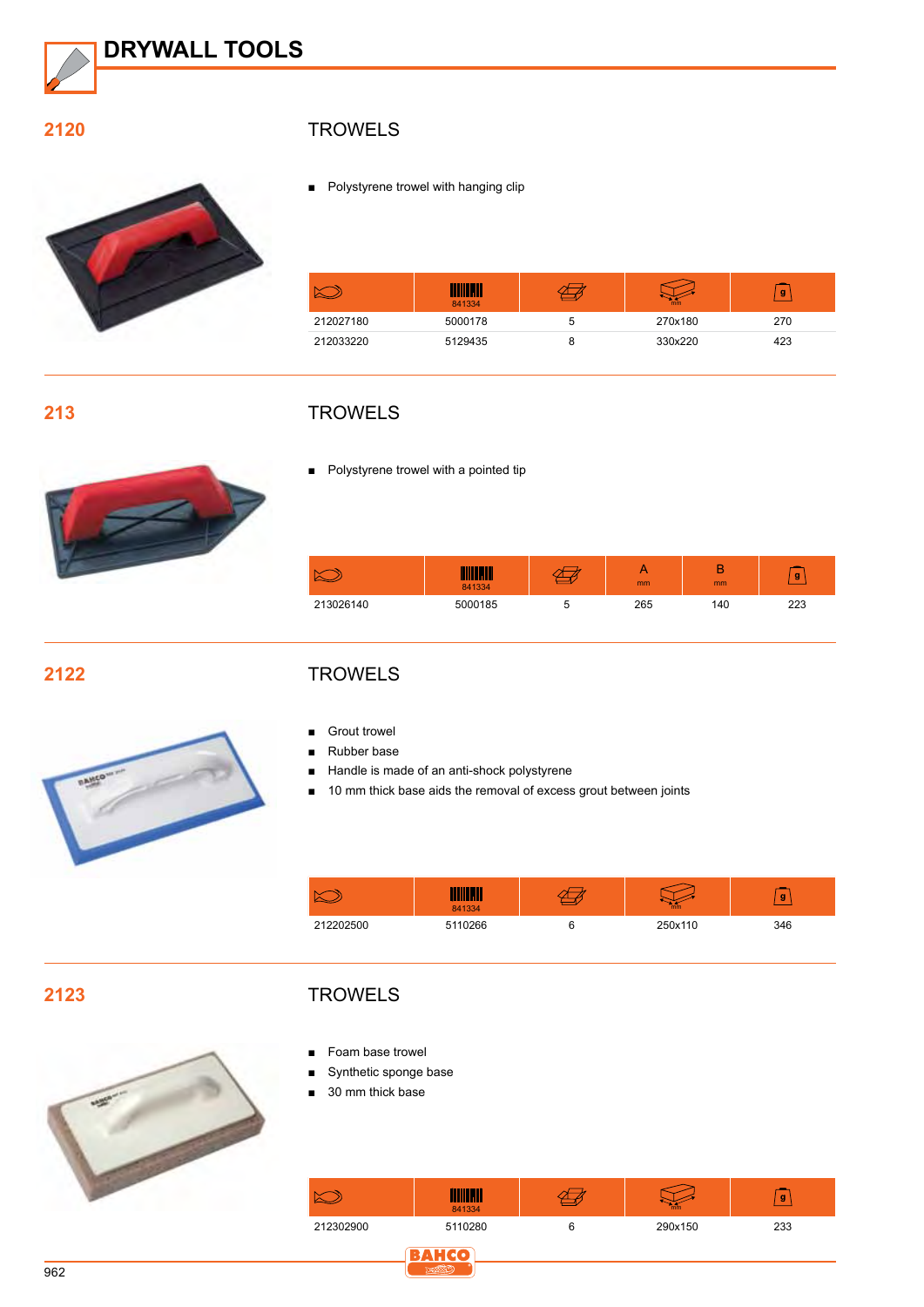

#### **2125**



#### **TROWELS**

- Hard rubber grout float
- The polyurethane handle is attached to an aluminium plate holding the rubber base

|           | 841334  | mm      | g   |
|-----------|---------|---------|-----|
| 212502150 | 5110303 | 215x135 | 318 |

#### **2126**



Soft rubber grout float ■ A polyurethane handle



|           | 841334  | mm      | g   |
|-----------|---------|---------|-----|
| 212602150 | 5110327 | 215x135 | 287 |
| 212602800 | 5129404 | 280x140 | 328 |

**2127**

#### **SCRIBE**

 $\overline{\phantom{a}}$ **Property** 

■ Aluminium plastering scribe

|           | 841334  | mm        | g   |
|-----------|---------|-----------|-----|
| 212704350 | 5122184 | 435x90x17 | 990 |

**2504**



#### **LIFTERS**

- Plaster board lifter
- Uploading weight 65 kg
- Uploading height 3.3 m
- Folding tripod base

|           | <b>THE IT</b><br>841334 | mm               | g  |
|-----------|-------------------------|------------------|----|
| 250400000 | 5129374                 | 15000x15000x9000 | 37 |

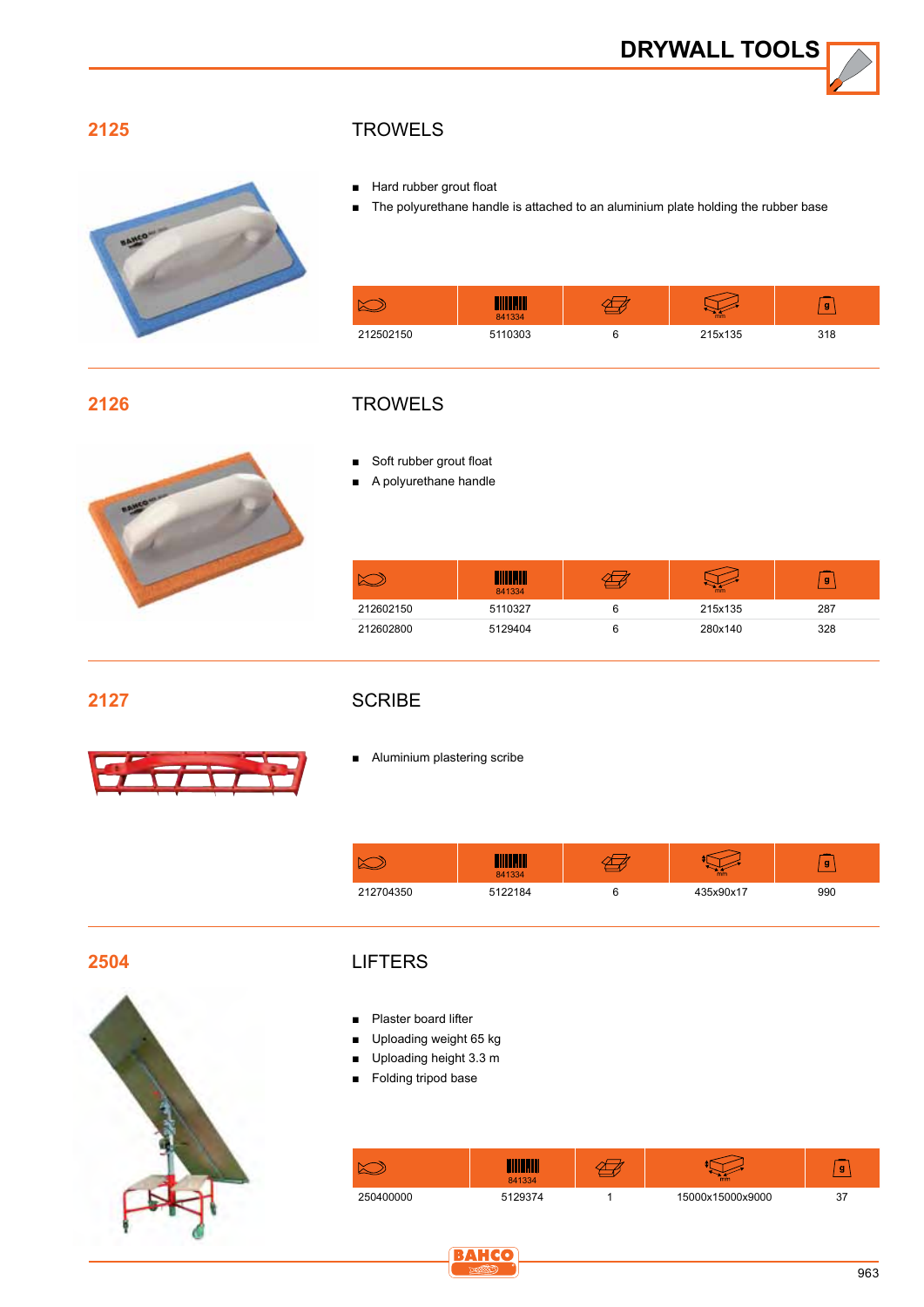

#### **2500**



#### **LIFTERS**

- Plaster board transporter
- Iron construction

|           | mm<br>841334 | mm  | g    |
|-----------|--------------|-----|------|
| 250005000 | 5129381      | 500 | 1780 |

#### **2501**



#### **LIFTERS**

- Plaster board lifter
- Iron construction
- Special design allows small height adjustments of board

|           | <u> Allianii / </u><br>841334 | mm  | g   |
|-----------|-------------------------------|-----|-----|
| 250103000 | 5129398                       | 300 | 935 |

**2502**

#### **LIFTERS**

■ Iron crib lock

| N         | 841334  | m <sub>m</sub> | g    |
|-----------|---------|----------------|------|
| 250207980 | 5129367 | 798            | 2105 |



 $\overline{\mathbf{C}}$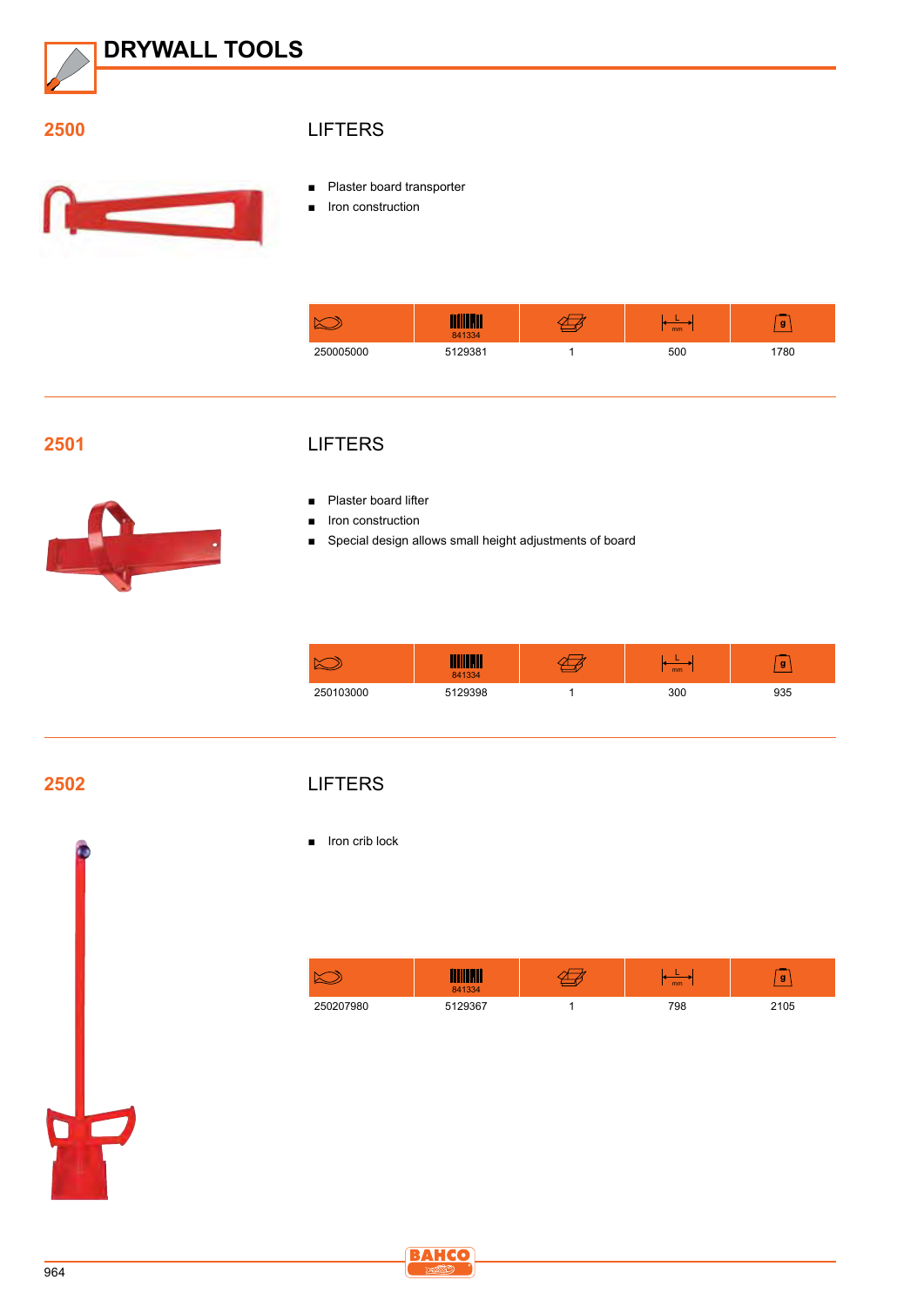**2301**



#### Masonry trowels

- Forged in one piece
- **Tempered**
- Catalan model

|           | .III<br>841334 | mm      | g   |
|-----------|----------------|---------|-----|
| 2301A0000 | 5091282        | 145x110 | 416 |
| 2301B0000 | 5091305        | 160x115 | 432 |
| 2301C0000 | 5091329        | 175x125 | 523 |

#### **2301MB**



### Masonry trowels

- 2-component handle
- Forged in one piece
- Catalan model

|           | W<br>841334 | mm      | g   |
|-----------|-------------|---------|-----|
| 2301AMB00 | 5118101     | 145x110 | 423 |
| 2301BMB00 | 5118125     | 160x115 | 465 |
| 2301CMB00 | 5118149     | 175x125 | 546 |

**2302**



#### Masonry trowels

- Forged in one piece
- **Tempered**
- Northern model

|           | 841334  |   | mm      | g   |
|-----------|---------|---|---------|-----|
| 2302A0000 | 5091343 | 6 | 180x110 | 370 |
| 2302B0000 | 5091367 | 6 | 180x115 | 375 |
| 2302C0000 | 5091381 | 6 | 190x125 | 393 |

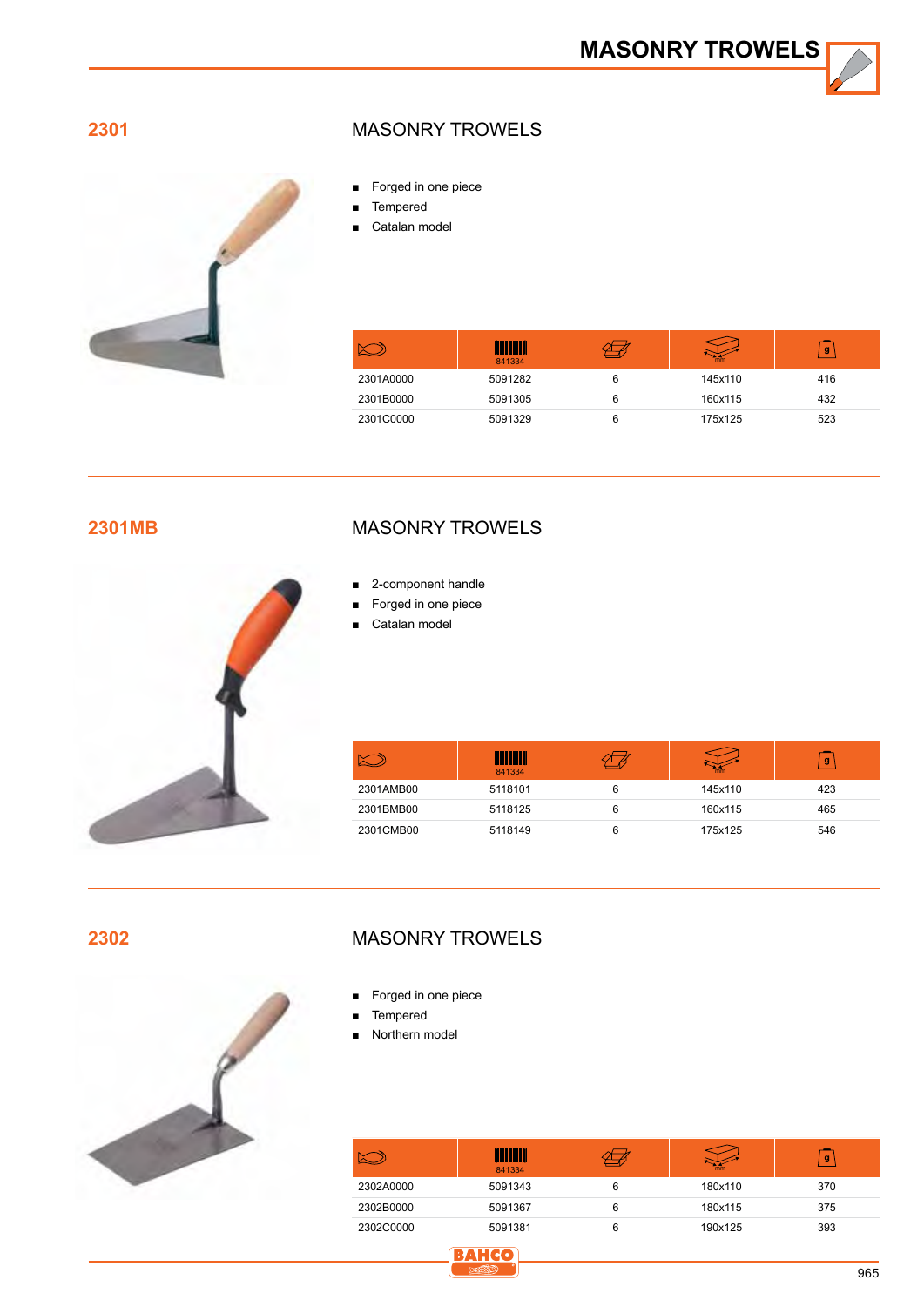

#### **2302MB**



**2303**



#### Masonry trowels

- 2-component handle
- Forged in one piece
- Tempered
- Northern model

|           | <b>TIIIII</b> M<br>841334 | mm      | g   |
|-----------|---------------------------|---------|-----|
| 2302AMB00 | 5118163                   | 180x110 | 391 |
| 2302BMB00 | 5118187                   | 180x125 | 456 |
| 2302CMB00 | 5118200                   | 190x115 | 406 |

#### Masonry trowels

- Forged in one piece
- Tempered
- Madrid model

|           | <u>Hilli Mill</u><br>841334 |   | mm      | g   |
|-----------|-----------------------------|---|---------|-----|
| 2303B0000 | 5091404                     | 6 | 110x68  | 120 |
| 2303D0000 | 5091428                     | 6 | 135x78  | 184 |
| 2303F0000 | 5091442                     | 6 | 165x93  | 265 |
| 2303H0000 | 5091466                     | 6 | 190x103 | 318 |
| 2303J0000 | 5091480                     | 6 | 215x113 | 377 |
| 2303K0000 | 5091503                     | 6 | 228x117 | 415 |
| 2303L0000 | 5091527                     | 6 | 240x122 | 428 |

**2303MB**



#### Masonry trowels

- 2-component handle
- Forged in one piece
- Tempered
- Madrid model

|           | <u> Hillian II</u><br>841334 |   | mm      | g   |
|-----------|------------------------------|---|---------|-----|
| 2303FMB00 | 5118040                      | 6 | 165x93  | 300 |
| 2303HMB00 | 5118064                      | 6 | 190x103 | 348 |
| 2303JMB00 | 5118088                      |   | 215x113 | 400 |

**2304**



#### Masonry trowels

- Forged in one piece
- Tempered
- Sevilla model

|           | <u>AMI</u> V<br>841334 | mm      | g   |
|-----------|------------------------|---------|-----|
| 2304A0000 | 5091541                | 180x110 | 351 |
| 2304C0000 | 5091565                | 200x118 | 423 |

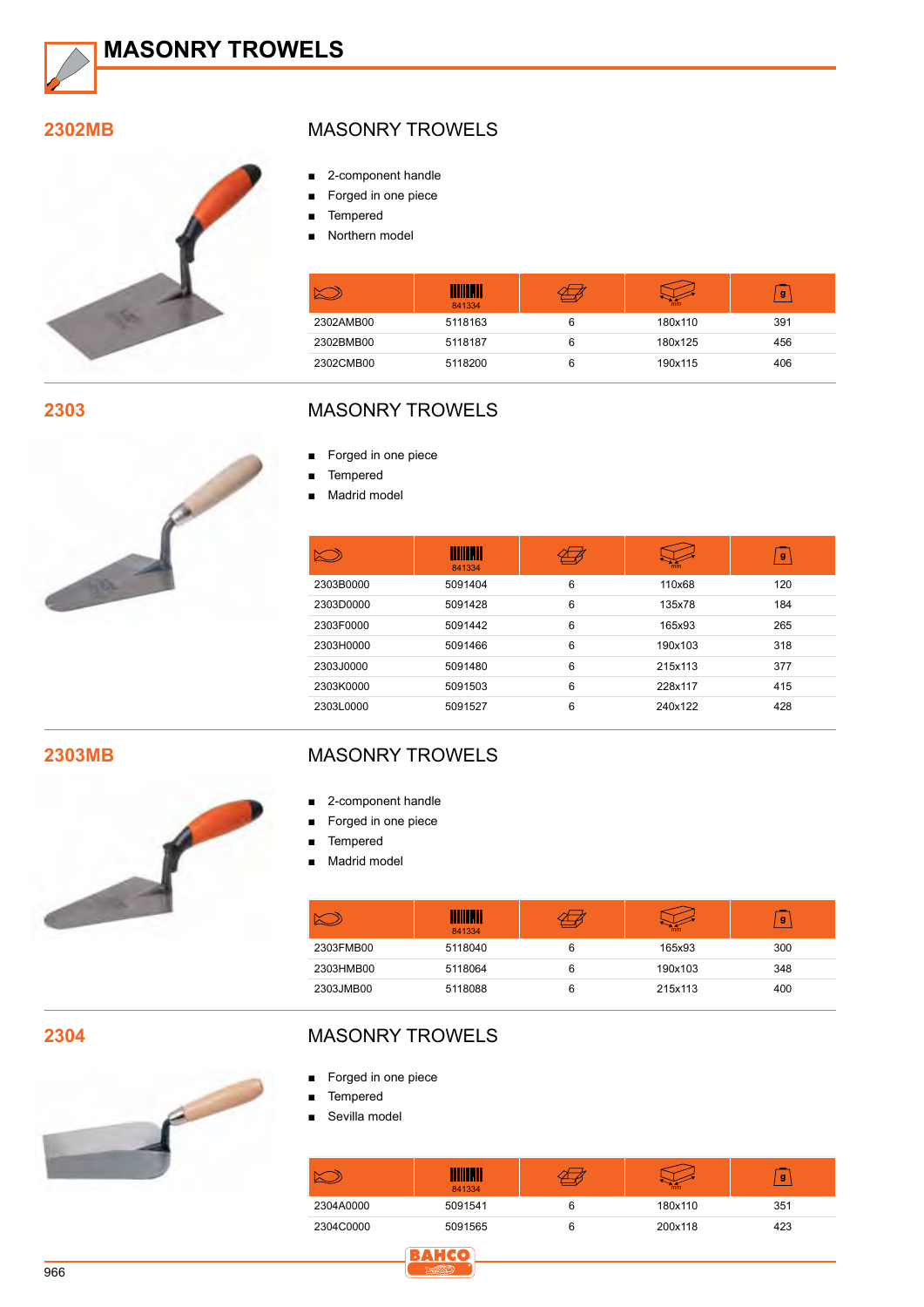#### **2304MB**



#### Masonry trowels

- 2-component handle
- Forged in one piece
- **Tempered**
- Sevilla model

| N         | 841334    | m <sub>m</sub> | g   |
|-----------|-----------|----------------|-----|
| 2304CMB00 | $-118286$ | 200x118        | 463 |

**2307**



#### Masonry trowels

- Forged in one piece
- Tempered bay leaf blade

| $\sim$<br>⊵ | 841334  | mm     | g |
|-------------|---------|--------|---|
| 230713500   | 5091589 | 125x60 |   |

**2307MB**

#### Masonry trowels



- 2-component handle
- Forged in one piece
- Tempered bay leaf blade

|           | 841334  | mm     | g   |
|-----------|---------|--------|-----|
| 2307135MB | 5118248 | 135x60 | 193 |

**2308**

#### Masonry trowels



- Forged in one piece
- Tempered sharp tipped blade

**BAHCO** 

|           | WINDOW<br>841334 | mm      | g   |
|-----------|------------------|---------|-----|
| 2308A0000 | 5091602          | 120x70  | 170 |
| 2308B0000 | 5091626          | 150x100 | 185 |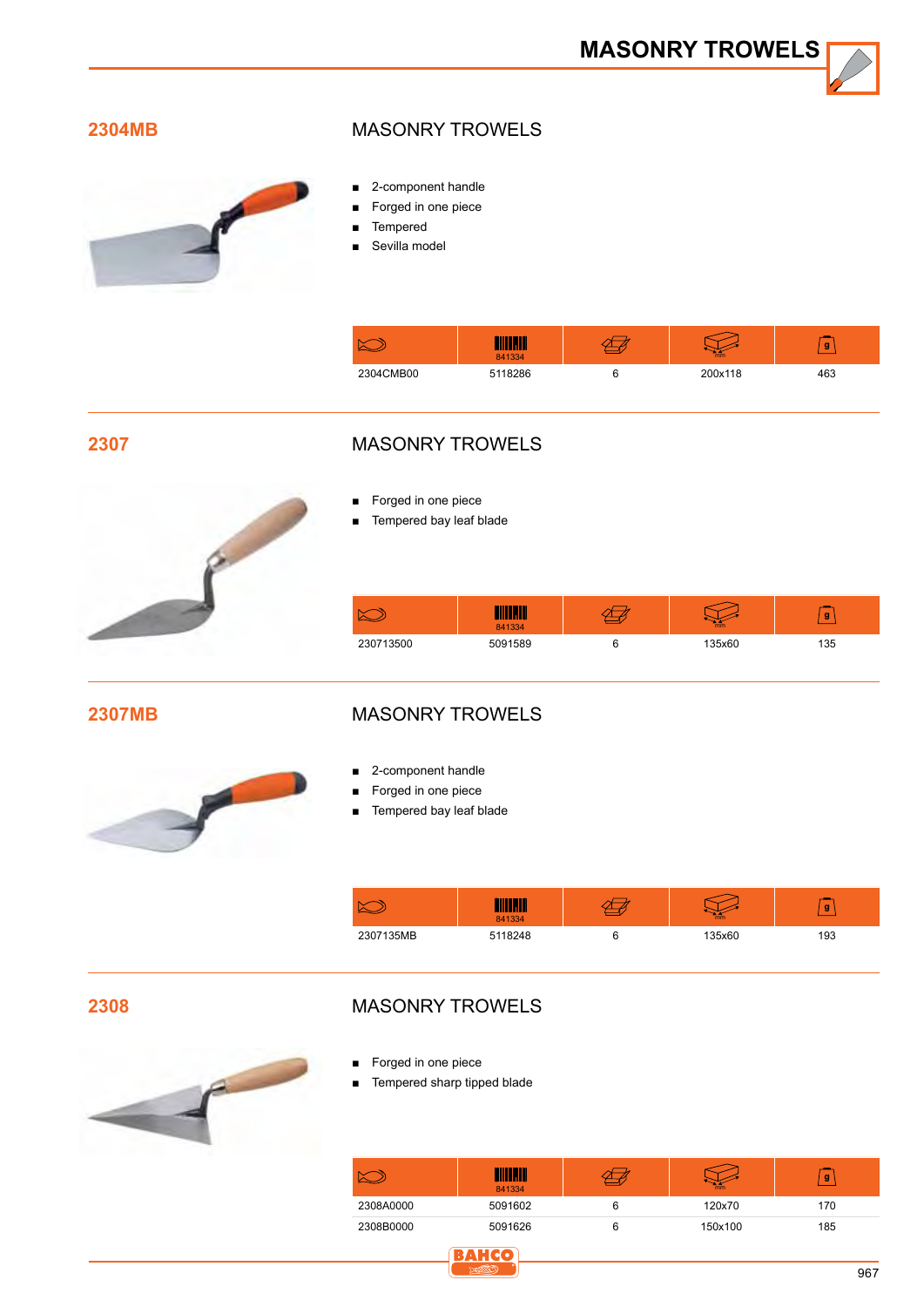

#### **2309**



#### Masonry trowels

■ Forged in one piece

■ Tempered round pointed blade

|           | <u> Littlik roll l</u><br>841334 | m <sub>m</sub> | g   |
|-----------|----------------------------------|----------------|-----|
| 230912500 | 5091640                          | 125x75         | 176 |

#### **2309MB**



#### Masonry trowels

- 2-component handle
- Forged in one piece
- Tempered round pointed blade

|           | 341334 | mm    | g  |
|-----------|--------|-------|----|
| 2309125MB |        | 25x75 | 86 |

#### **2360**



#### Masonry trowels

- Stainless steel trowel
- Ideal for outside corners
- For finishing and retouching in plaster
- A riveted wooden handle

|           | 841334  | mm        | g   |
|-----------|---------|-----------|-----|
| 236001200 | 5129077 | 120x97x97 | 220 |

**2361**



#### Masonry trowels

- Stainless steel trowel
- Ideal for inside corners
- Riveted wooden handle

|           | 841334  | mm        | g   |
|-----------|---------|-----------|-----|
| 236101200 | 5129060 | 120x97x97 | 220 |

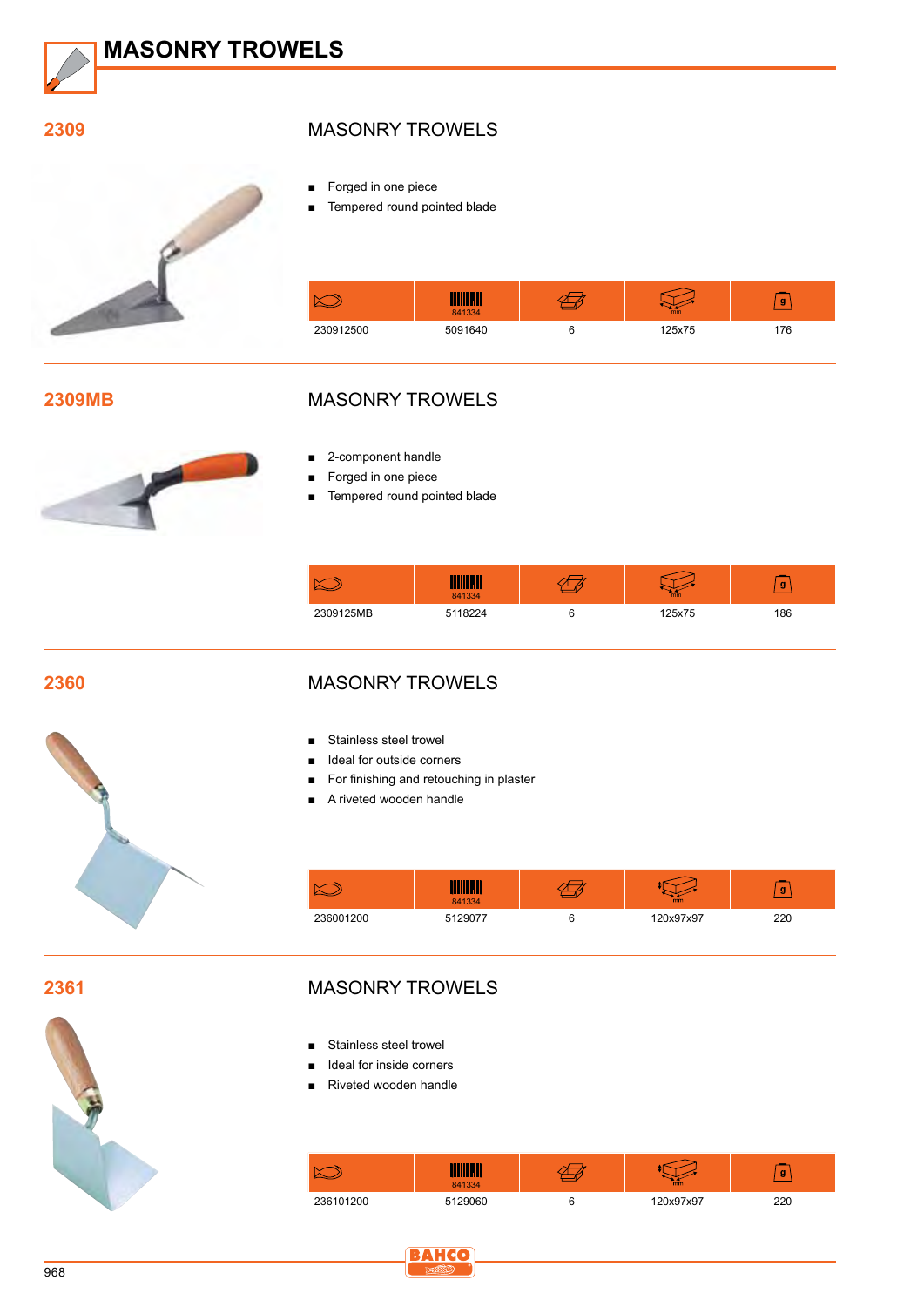**PLASTERER'S RAILS**

#### **2145xxxD**



#### Plasterer's rails

- Plasterer's rail
- Wooden handle
- Flat and serrated

|           | <u>- III</u><br>841334 | mm        | g   |
|-----------|------------------------|-----------|-----|
| 2145020D0 | 5097994                | 275x35x20 | 170 |
| 2145025D0 | 5098007                | 275x35x25 | 215 |
| 2145030D0 | 5098014                | 275x35x30 | 240 |
| 2145035D0 | 5098021                | 275x35x35 | 270 |

#### **2145xxxL**



#### Plasterer's rails

- Plasterer's rail
- Wooden handle
- ■■ Flat

|           | 841334  | mm        | $\mathbf{g}$ |
|-----------|---------|-----------|--------------|
| 2145020L0 | 5098045 | 275x35x20 | 170          |
| 2145025L0 | 5098052 | 275x35x25 | 200          |
| 2145030L0 | 5098069 | 275x35x30 | 240          |
| 2145035L0 | 5098076 | 275x35x35 | 268          |

#### **2145xxxC**



#### Plasterer's rails

**BAHCG** 

- Plasterer's rail
- Wooden handle
- **Curved**

|           | H<br>841334 | mm        | g   |
|-----------|-------------|-----------|-----|
| 2145025C0 | 5098083     | 225x35x20 | 165 |
| 2145039C0 | 5098090     | 210x35x39 | 220 |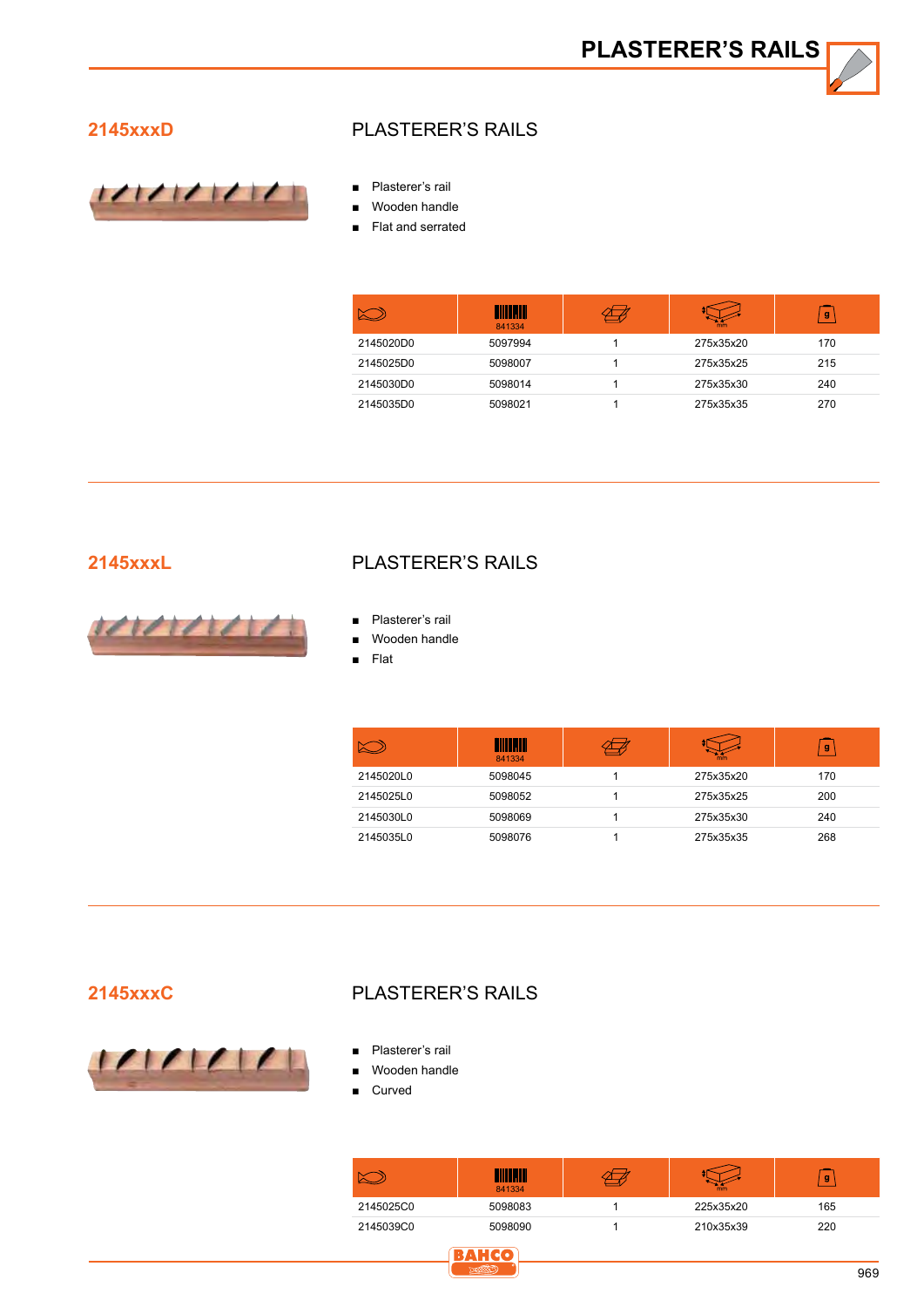

#### **250501800**



#### SETTING TOOLS

■ For setting fixings into hollow walls



#### **250502450**

#### SETTING TOOLS



■ For setting fixings into hollow walls

|           | 841334  | mm  | g   |
|-----------|---------|-----|-----|
| 250502450 | 5128957 | 245 | 780 |



- **TRIM CUTTERS**
- Variable angle trim cutter

|           | 841334  | mm  | g   |
|-----------|---------|-----|-----|
| 864002450 | 5129022 | 245 | 400 |

**8641**

**8640**

#### **TRIM CUTTERS**

- Adjustable trim cutter
- Replacable blade